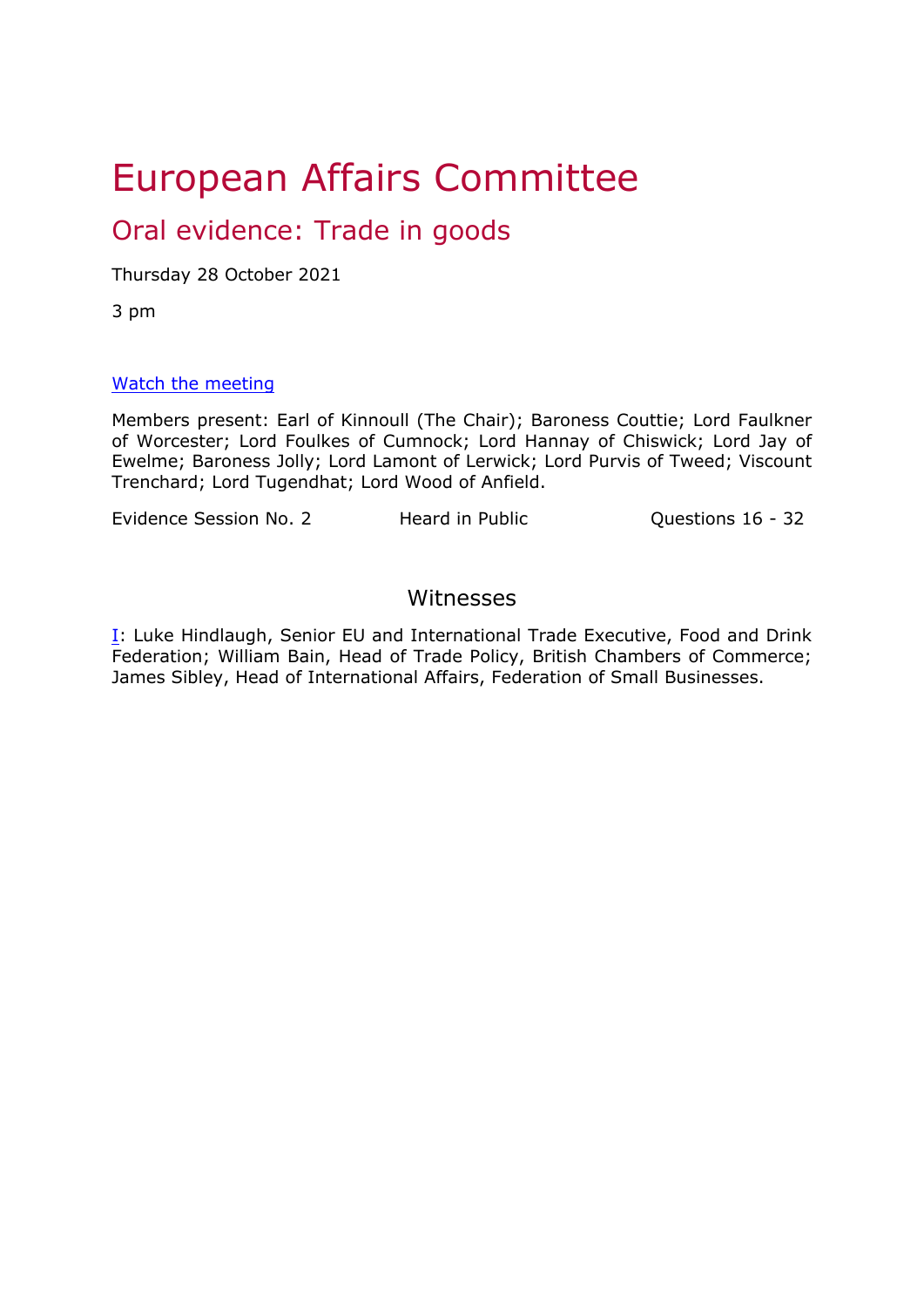#### <span id="page-1-0"></span>Examination of witnesses

Luke Hindlaugh, William Bain and James Sibley.

Q16 **The Chair:** Welcome to this hybrid European Affairs Committee in the House of Lords and the public evidence session on our trade in goods inquiry—we expect the inquiry to be complete and to issue a report in mid-December—and welcome today to our three important witnesses in the inquiry. We have Luke Hindlaugh, William Bain and James Sibley.

I would ask each of you, because although we know who you are, those watching do not, when you speak for the first time, to give a brief introduction of yourself, so that people know who is giving evidence to us.

As it is a public evidence session a transcript will be taken, and we will send that on to you in due course. We would be very grateful if you could notify us of any corrections that are needed. It is, of course, important evidence for our inquiry and we may well be quoting from it in the report.

There is quite a lot to get through, and while we have enough time here to do it, I would encourage people to keep their answers crisp. I know it is very tempting to get every last detail out, but there will be an opportunity afterwards for you to submit further evidence in writing, so if you feel yourself about to go on at length, I would encourage you to take advantage of that.

That said, I will ask the first question, and it is really very simple. We are now coming up to a year since the transition period ended and the trade and co-operation agreement came into force, and I wonder how you would characterise the overall impact of these changes for GB-EU trade in goods and what you think the key remaining challenges are. Perhaps I could begin, merely because he is top of my screen, by asking that of Luke.

*Luke Hindlaugh:* Thank you, Chair, and thank you members of the committee. I am the Senior EU and International Trade Executive at FDF. I look after the customs, borders, SPS and Northern Ireland policy there.

I would describe the relationship so far, now that we are nearly 11 months in, as being significant and disruptive for the food and drink industry. I think we are probably one of the industries that has been mostly impacted by the TCA and the requirements under it, and I think that is borne out in the trade data. When you look at exports to the EU in the period from January to August '21, and then compare it with the same period in 2018, which is the ONS's preferred year, that is down by about 24% in exports—about £2 billion in value. EU to GB trade is down by about 9% compared with the same period. When you look at the non-EU exports for the same period, they are up by about 7%. So I think there clearly has been an impact to the trade relationship with the EU. Some of that will be because of Covid and some of that will be because we are adjusting, but I think a lot of that share will be down to the new requirements for the food and drink trade.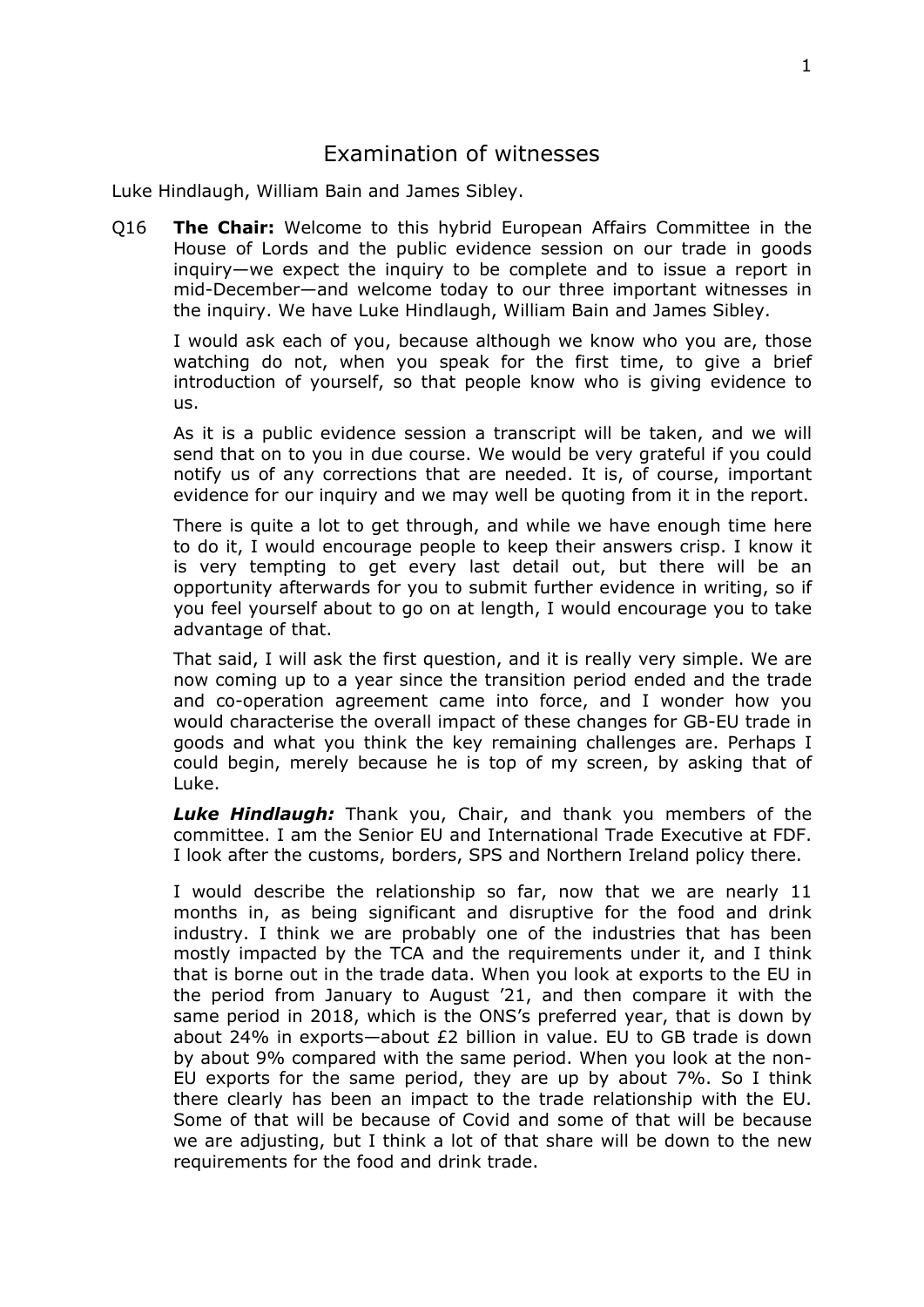I think some of the barriers are largely around the bureaucracy and the admin now. For customs and rules of origin I think the real struggle for businesses is to make sure that they have the data necessary to complete the declarations and that they are applying that in a consistent way in the customs declarations when they are submitted. For SPS it is a real struggle to make sure that you are able to get the EHC signed by the official veterinarian in the UK, in order to get stock exported, and to make sure that they have the necessary data to feel confident to sign that certificate, because it is their name on the line if anything goes wrong with that. This includes making sure that that document is uploaded to TRACES, and that the data on the export health certificate is the same as it is on TRACES; otherwise, you will be pinged for a check. Just going through the documentary ID and physical checks at border control posts adds time and complexity and it makes your exports less competitive.

I think that is how I would describe it. Because of the way in which the requirements are different between exports and imports, it is difficult to categorically say what is going to happen for imports—we are still waiting to hear about that—but I think that it has been significant for exports to the EU.

**The Chair:** Thank you very much. Perhaps we could move to William Bain.

*William Bain:* Good afternoon, Lord Chair and members of the committee. Thank you very much for the invitation to give evidence. I am the Head of Trade Policy at the British Chambers of Commerce.

I think the answer to your question is that the situation is very challenging. It is true that the worst-case scenario of severe lorry queues stretching back mile upon mile in Kent for weeks on end did not come to pass, but there have been many issues around SPS paperwork that have inconvenienced our members: lorries of food not getting through in the time that they should be getting through in, on some occasions being lost and having to be retrieved with the help of HMRC; the impact of rules of origin on manufacturing and distribution hubs in the UK has been really quite strong; issues around customs declarations; inconsistent application of customs rules in some Member States; import VAT as well. All these together have acted as major disincentives to cross-border trade that simply were not there before 1 January.

It is true that we appreciate the zero-tariff, zero-quota nature of the deal for qualifying goods, but there have been severe problems on the nontariff barrier side of things. We hope that the phased introduction of the inbound Great Britain border and customs controls in January and July of next year will not worsen the supply chain crises that are affecting our members at the same time as well.

As the economy opens up we need to see more flexibility on business travel and activities that can be undertaken by business travellers in the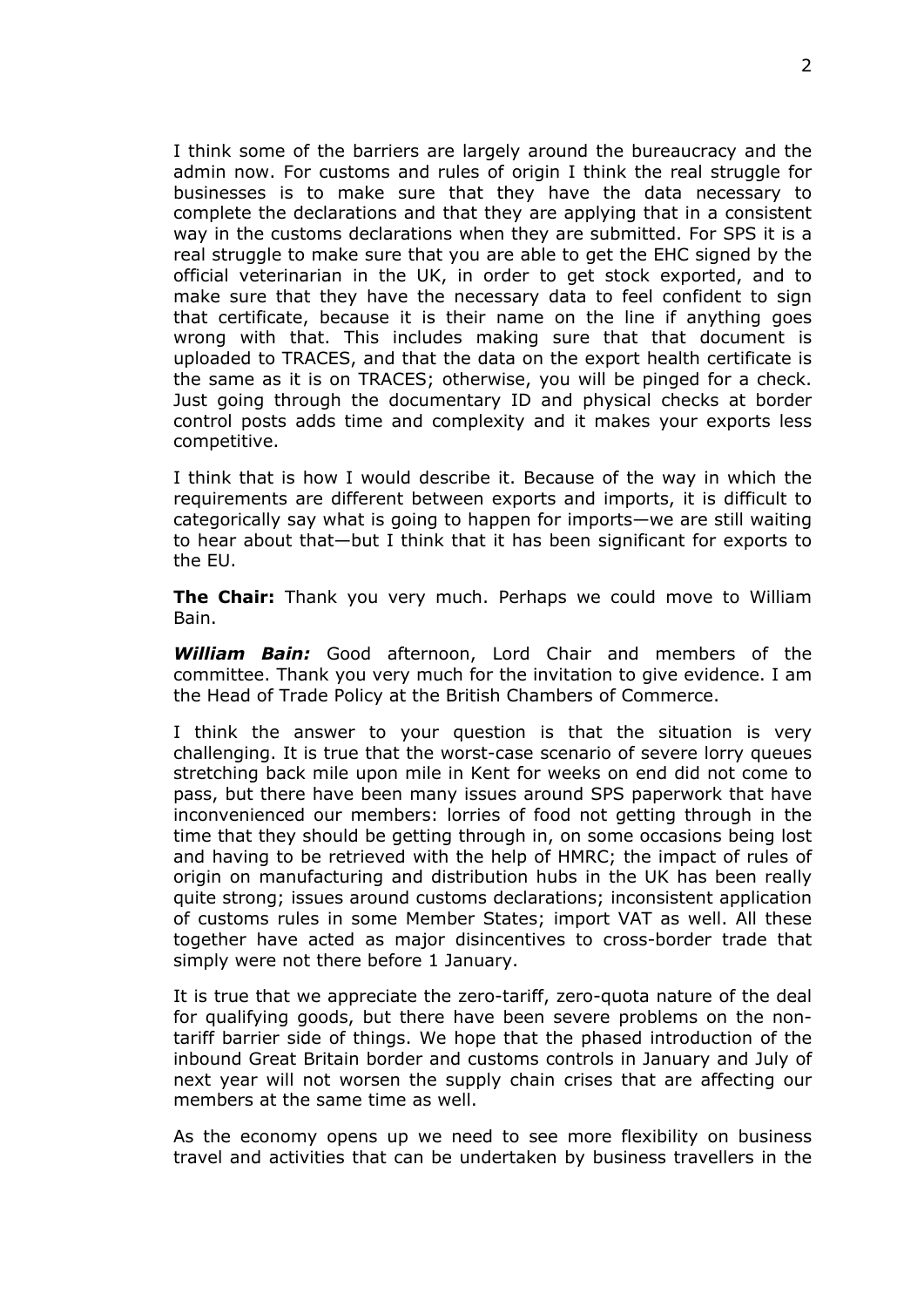EU, on SPS, on VAT and on the easements on proof of origin, which will expire on the 1 January.

*James Sibley:* Thank you, Chair, and thank you for the invitation to give evidence today. I am Head of International Affairs at the Federation of Small Businesses—the FSB.

I would concur with my other panellists. The impact of the move to trading under the TCA has been significant and it has been very challenging for many of our smaller firms engaged in cross-border trade in goods with the EU. We have been surveying this quarterly throughout this year and have conducted three surveys on this so far. The big headline figure from our most recent of these surveys—in September—is that about a fifth of our members who export to the EU, or previously exported to the EU, have stopped that activity since the beginning of this year. Of that, 4% say that it is a permanent stop and 17% say that it is a temporary stop in their view. But there is a significant challenge for many of our small firms trading in goods, and the reasons behind that are numerous: VAT is a particular challenge, both for import and for export, as are rules of origin.

We also welcome the zero-tariff, zero-quota nature of the TCA, which William mentioned from BCC's point of view, but obviously that is for qualifying goods. Rules of origin have been a particular challenge for many SMEs which, prior to beginning this year, were familiar with neither rules of origin nor proof of origin.

The volume of customs paperwork and the costs associated with that has also been a challenge for many firms. We represent companies at the smaller end of the spectrum, quite obviously, and they often lack the resources to make these adjustments.

So it has been a challenging year.

Q17 **The Chair:** Thank you very much indeed for that. I have just a very short follow-up before we move to other questioners. Could you briefly comment on whether there are differences in the impact of Brexit by size of business, whether there are differences between and among the business sectors and whether you have any specific examples of that? Perhaps I could return to Luke.

*Luke Hindlaugh:* I will start with size. When it comes to business size, in the early months or weeks large businesses were struggling—it was taking them the same length of time as the SMEs—but I think they have managed to adjust. The issues they are struggling with have probably now moved from the teething issues to the structural ones, in that it takes them an added number of days and more people, and there is just more cost.

I think that, for the smaller SMEs, the same problems are there, but they just have fewer resources to deal with them. Although large businesses might have a dedicated trade compliance or regulatory compliance department, small businesses will not be able to.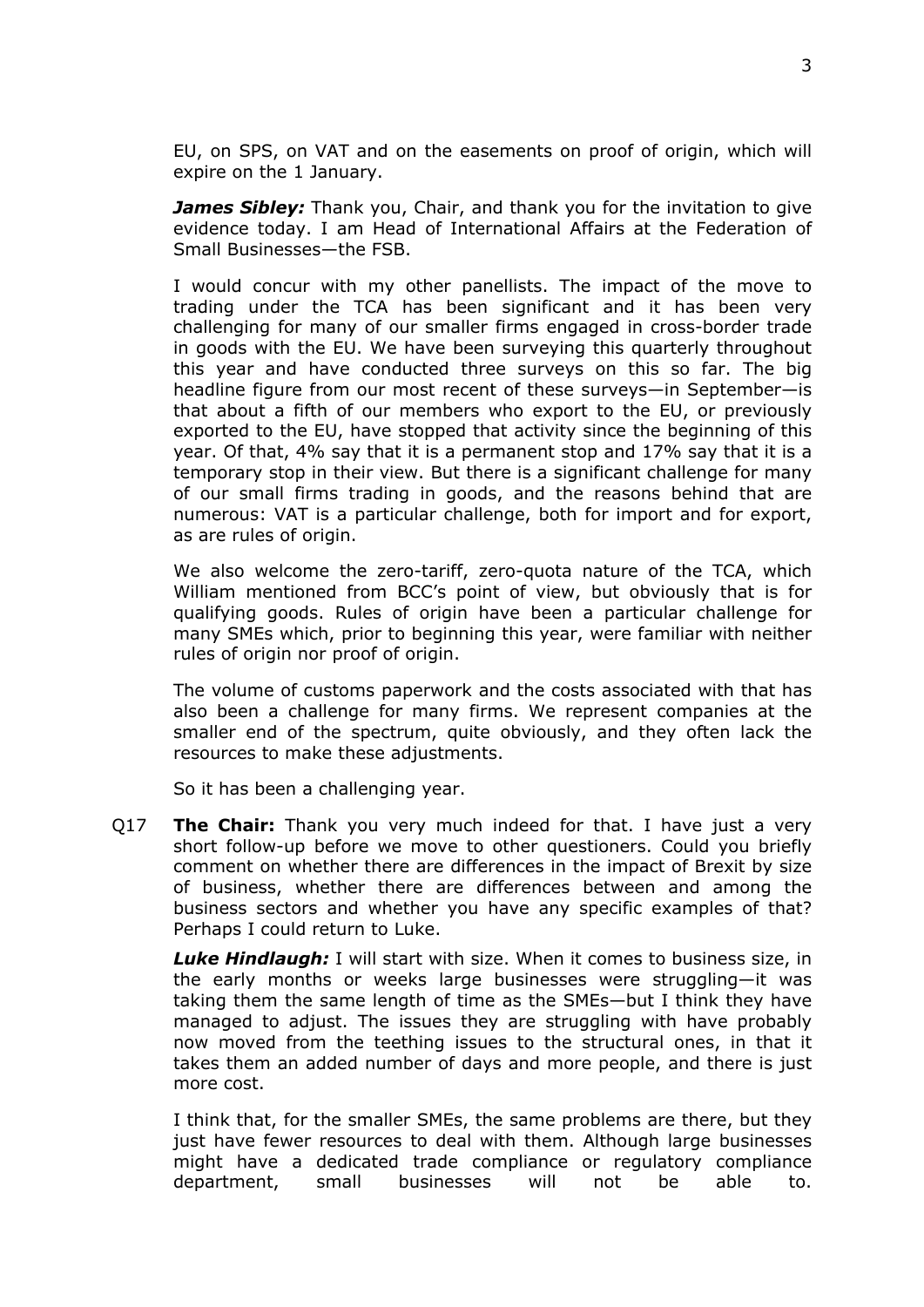One aspect that has particularly impacted small businesses has been groupage, and the issues they have had with groupage and movement of food and drink. We surveyed some of our members back in February who were reporting about 80% of their groupage movements were facing significant challenges, and that is principally how most SMEs export; they do not have the volumes to be able to fill up lorries. So groupage is their principal way of moving things. It is very difficult because with groupage you rely on every trader making sure that all the declarations are done properly; one non-complying trader can hold that whole lorry up.

In terms of sectors, food and drink has been impacted the most. I think that within food and drink some are now doing better than others. When you look at the high value goods, such as the alcohols or high-value goods such as salmon that have a lot of built-in margin or ones that are smoked and so have a bit more time, they have largely adjusted and have recovered.

I think where the biggest impact has been are those animal products that are either low margin or fresh, or just simply a bit more complicated. The biggest issues are to do with the relationship between the trader and the vet and making sure that they can get that export health certificate signed, and to do that you have to provide all the traceability data on any animal product that is in that product and the treatment that is has gone through to make sure it meets that requirement.

To give you an example, if you are exporting lasagne you might have anywhere between six and nine different products of animal origin in it that you have to trace back, and within those products of animal origin you will have different batches that those come from. To make the béchamel sauce, you might have cream that has come from different sources of dairy or even dairy that has been produced on different days, and you will have to trace back to each different batch to make sure that you can prove the traceability of that. That is a really time-consuming and complex process.

**The Chair:** Thank you very much. We have quite a lot to get through, so I would urge crispness please, but William, do you have anything very briefly to add to that debate, knowing that we will pick this up in later questioning?

*William Bain:* Again agreeing with Luke, agri-food faces particular burdens, given the requirements for export health certificates. We have also picked up significant disruption for e-commerce retailers or small sellers selling goods to customers in the EU. Again, largely, the VAT issues have been the problem there.

Also, some micro businesses have been in touch with us to say that the increased customs and border delays, the increase in raw material costs that manufacturers are experiencing at the moment and the delays and extra costs in terms of shipping containers from China are all adding together to make a very challenging environment in which to get goods to customers in the European Union.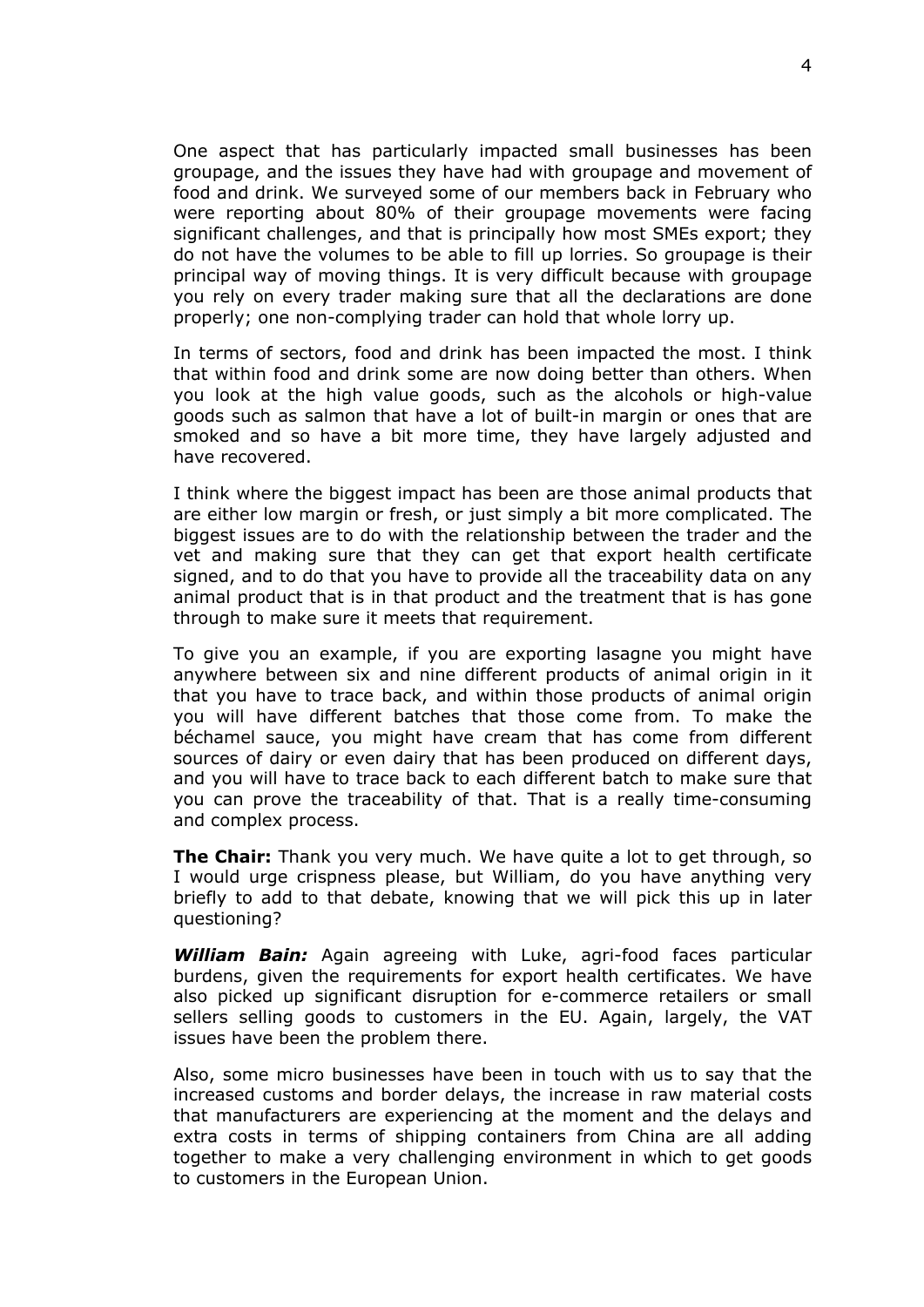*James Sibley:* We have had many conversations with our members over the past 11 months, and the thing that you notice is that the micro and small end of the SME spectrum quite often lacks the resource to make the necessary adjustments, whereas if you speak to some businesses more at the medium end of the SME spectrum, who may have more capital and more human resource, they often—not always— seem more able to adjust and explore options such as warehousing stock in the EU, hiring extra resource to deal with customs in-house, and these sorts of things. So there is a difference in terms of the size of the business and their ability to adjust.

In terms of sectors, I concur that food and drink has been one of the hardest hit sectors, but that also extends to businesses handling other forms of products of animal origin—for instance dealing with leather. Additionally, for e-commerce, the VAT has been a particular challenge—I know we will touch on that later. More generally, retail has been hit with the challenges presented by rules of origin. For some business models, that involves importing finished goods from outside of the UK, warehousing them—

**The Chair:** We will come on to some of that later on. Perhaps at this stage I could hand over to Lord Lamont.

Q18 **Lord Lamont of Lerwick:** Thank you very much. I was going to ask to what extent the businesses you represent have adjusted to the new landscape and how far the initial problems have subsided, but I guess the answer to that is that they have not at all, because you were describing all the problems you were having, but if you have anything fresh or different to add perhaps you would.

You also mentioned rules of origin, but I really wanted to ask about regulatory divergence. That presumably cannot be a real problem in your minds at this stage, because we have not really had any regulatory divergence. Surely your members and you would be open minded about regulatory divergence, both about the possible upside as well as the possible downside—you would have to wait and see what it was. Perhaps we could start with Luke.

*Luke Hindlaugh:* I would agree that regulatory divergence is not an issue yet. Now that we are outside the EU Single Market and customs union, regardless of whether our regulations are completely aligned or whether they are different, we will have to meet EU rules anyway—that is by the by. I think that businesses that have a footprint in trading in both the UK and the EU market—there will be businesses that benefit from divergence in that you are allowing them to do things better because they are focused on the UK market only, and there will be benefits from that—will worry about how they would begin to manage both of those markets.

An example that might be on the cards is labelling for food and drink. At the moment we have traffic light labelling across the UK and Ireland, but a number of Member States have Nutri-Score, which is a different policy,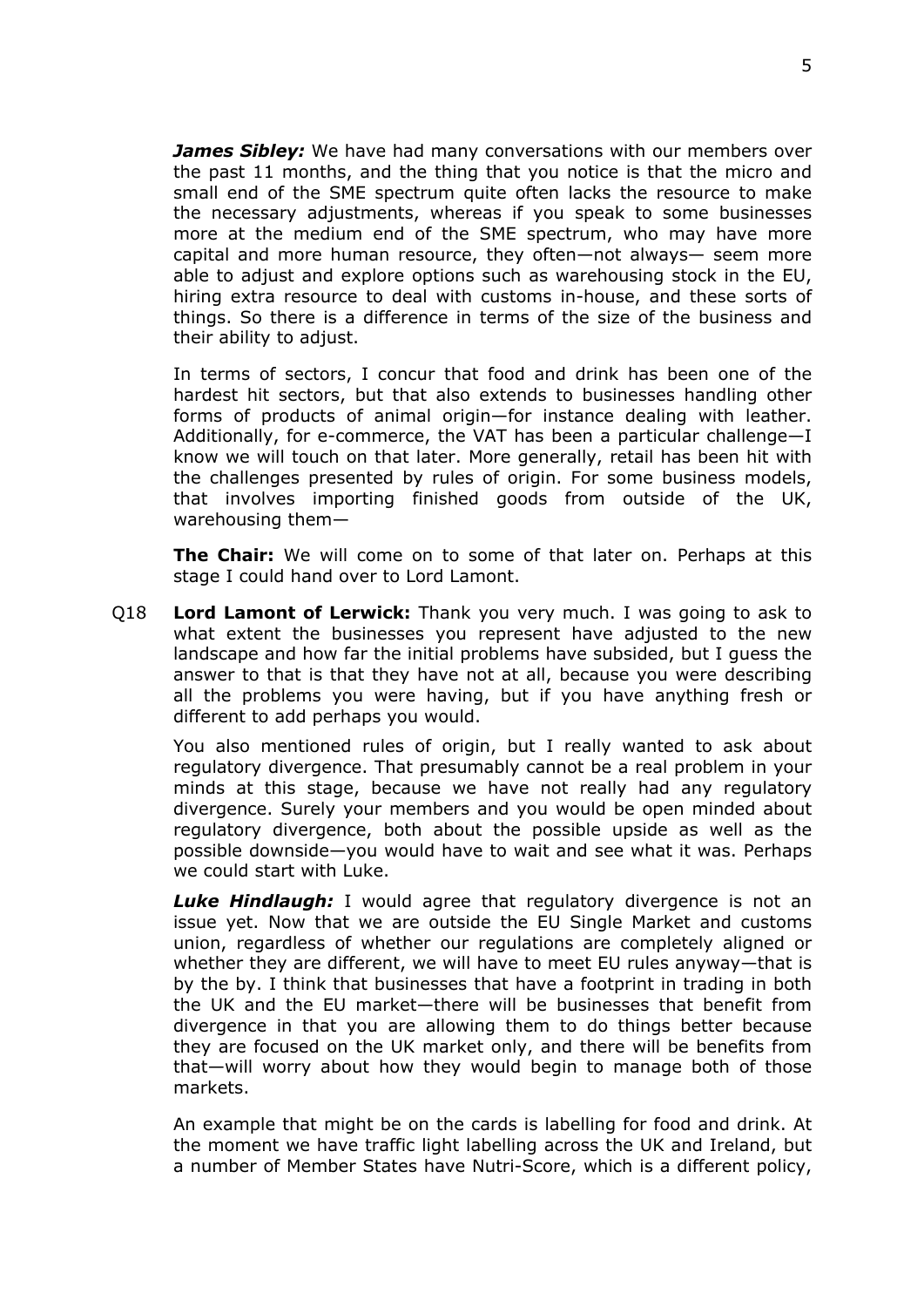where essentially you have A to E on a health scale. If Ireland were to move to a Nutri-Score system you would have a position where members, who typically treat their UK and Ireland sales quite similarly now that they are sending the same amount of good to the UK and Ireland, would have to segregate those goods and that would take up a lot of resources.

You would have to have the extra space to keep those segregated goods, a system to manage where they are and the people to manage that segregation.

*William Bain:* In our response to Lord Frost's inquiry on the future of UK regulation, we differentiated between the areas in which the Single Market had never been completed and the industries of the future—areas such as AI, autonomous vehicles, these sorts of areas. Although clearly the UK will plough its own furrow in terms of regulating new industries, we see a case for keeping things as they are in existing products where regulation has been very long standing. We do not really see any benefit in having different regulation on the specifications of fridges in the UK simply for the sake of it.

**Lord Lamont of Lerwick:** But surely the Government are not going to do it for the sake of it. They would wait and see. They will do it partly in response to representations.

*William Bain:* Indeed, we want this to be an evidence-led process. I think we see the benefit in keeping regulation on industrial goods the same as it is at the moment. Clearly there will be divergences over time, but maintaining the central parts of the regulation as they are in order to keep costs down for businesses is the key thing for us.

*James Sibley: I would concur with William about goods regulation. Even* if the UK stands still, the EU is going to move—the EU has outstanding proposals on labelling, eco-design and electrical goods, and the machinery directive is being revised currently—and our members will adapt or attempt to adapt to that in the future.

When it comes to regulatory divergence in the UK, the FSB has made the case that with Brexit there is an opportunity to review the overall body of regulation and assess where there are duplicative requirements and unnecessary regulatory burdens placed on SMEs, and to reduce or to minimise those. That is an opportunity presented to us now, so we think that that should be looked at, and we have made that point to Lord Frost when it comes to his work with the Brexit Opportunities Unit.

**Lord Lamont of Lerwick:** I think it was Mr Bain who mentioned import VAT. Is it the paperwork with import VAT, or is it the liquidity issue?

*William Bain:* There are a few connected issues, and I hope we can get into these in quite a bit of depth later. I think there are two main issues. One is the way that the import one-stop shop operates for UK companies, for goods below €150 in value that are being exported. There has been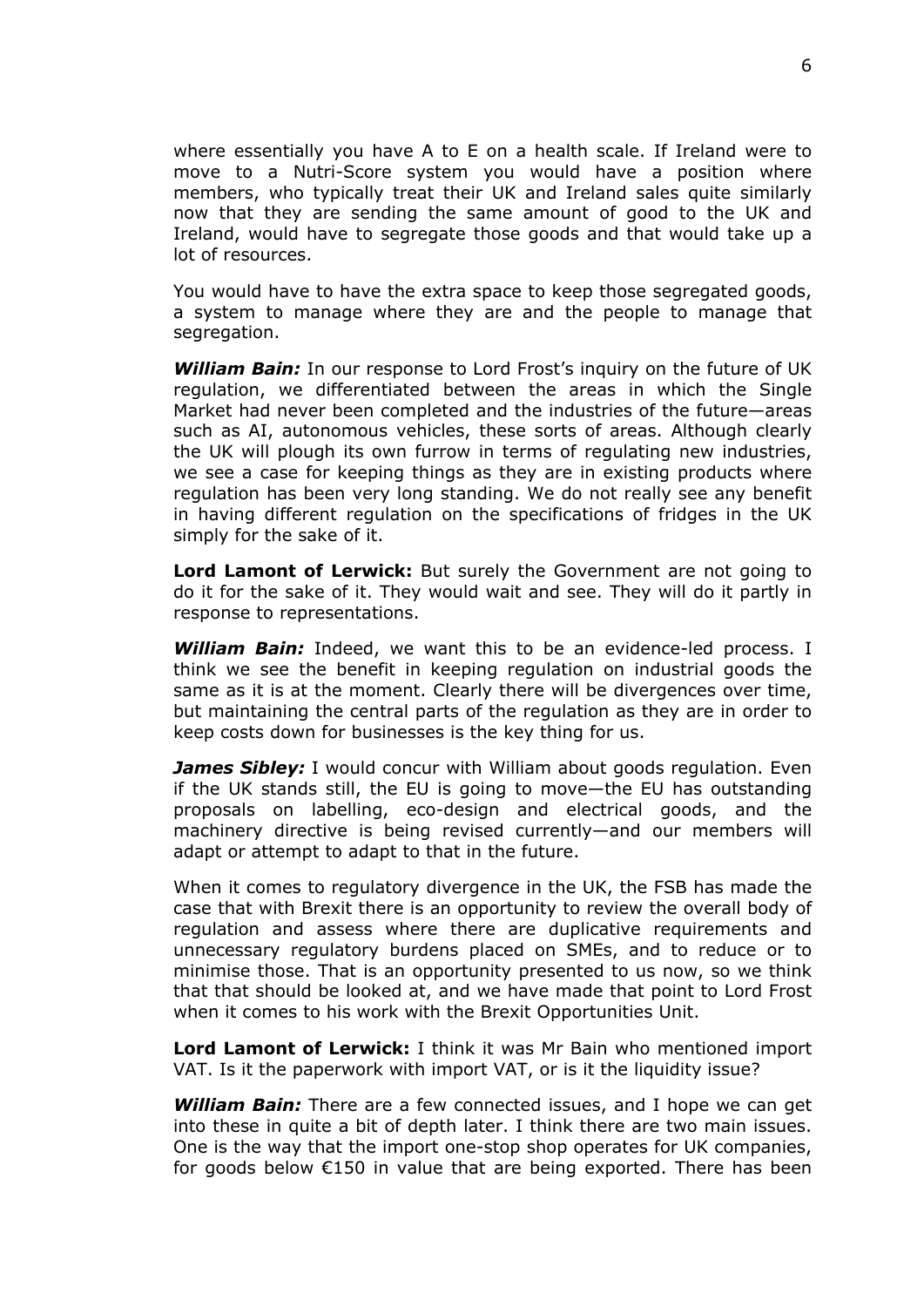quite a bit of bureaucracy there. The other issue that has been identified to us is the need to have a fiscal representative in the European Union. We have had some really disturbing case studies about companies that have fallen foul of this new approach. So I think those are the two key issues that most companies have experienced VAT problems with.

Q19 **Lord Hannay of Chiswick:** I wonder whether I could carry on with a couple of supplementary questions in roughly the same area. First, have any of you three and your organisations seen any evidence of significant reorientation of supply chains so far, as a result of either new barriers or new friction in the UK-EU trade in goods? Secondly, have you, your members or your associations noted differing trends during 2021—that is, since the transitional period ended—in the pattern of the UK's trade, both exports and imports, with countries in the EU and with third countries outside the EU?

*Luke Hindlaugh:* I am happy to pick this one up first. On your first point, about reorientation, until you get the full controls in place, it is difficult to say fully what is going to happen with the reorientation of the supply chain. I think that, in terms of exports, you will have seen the reorientation. I would give two headline examples of this. The direct crossings from Ireland to mainland EU are an example of reorientation, which is either an example of there being those who do not want to use the transit mechanism if they are leaving the EU's customs territory and then going back in, or an issue that stems from the rules of origin whereby if goods travel from the EU to GB and then back into the EU, they lose their origin once they leave the EU, and then cannot claim preference.

Some other orientations that would have been driven not perhaps by the barriers but by the rules of origin are where companies are on the line between meeting the rules of origin and not meeting them. For example, there will be some who deal in juices who, instead of bringing it in as a juice, will bring it in as a pulp, because that means that they can change the tariff classification and then meet the rules of origin, so there has been evidence of that.

There are some examples of where it is not possible to do that. The rules of origin on meat are notoriously tricky, because they are so much stricter than in other areas. For example, if you are exporting a chicken pie, you are probably typically using chicken from either Brazil or Thailand, because of the extra value you get from it that you cannot get from the EU, for reasons of carcass balance. So those are exports that have probably just stopped.

In terms of trends, obviously we saw the big drops in trade in January and February and then we saw the recovery. I think that when you look at some of the data, you can see that we are probably getting to a new normal, in that trade between GB and the EU is probably now down by about 20% and will probably stay there. There will obviously be peaks and troughs—as we head into the Christmas period demand goes up—but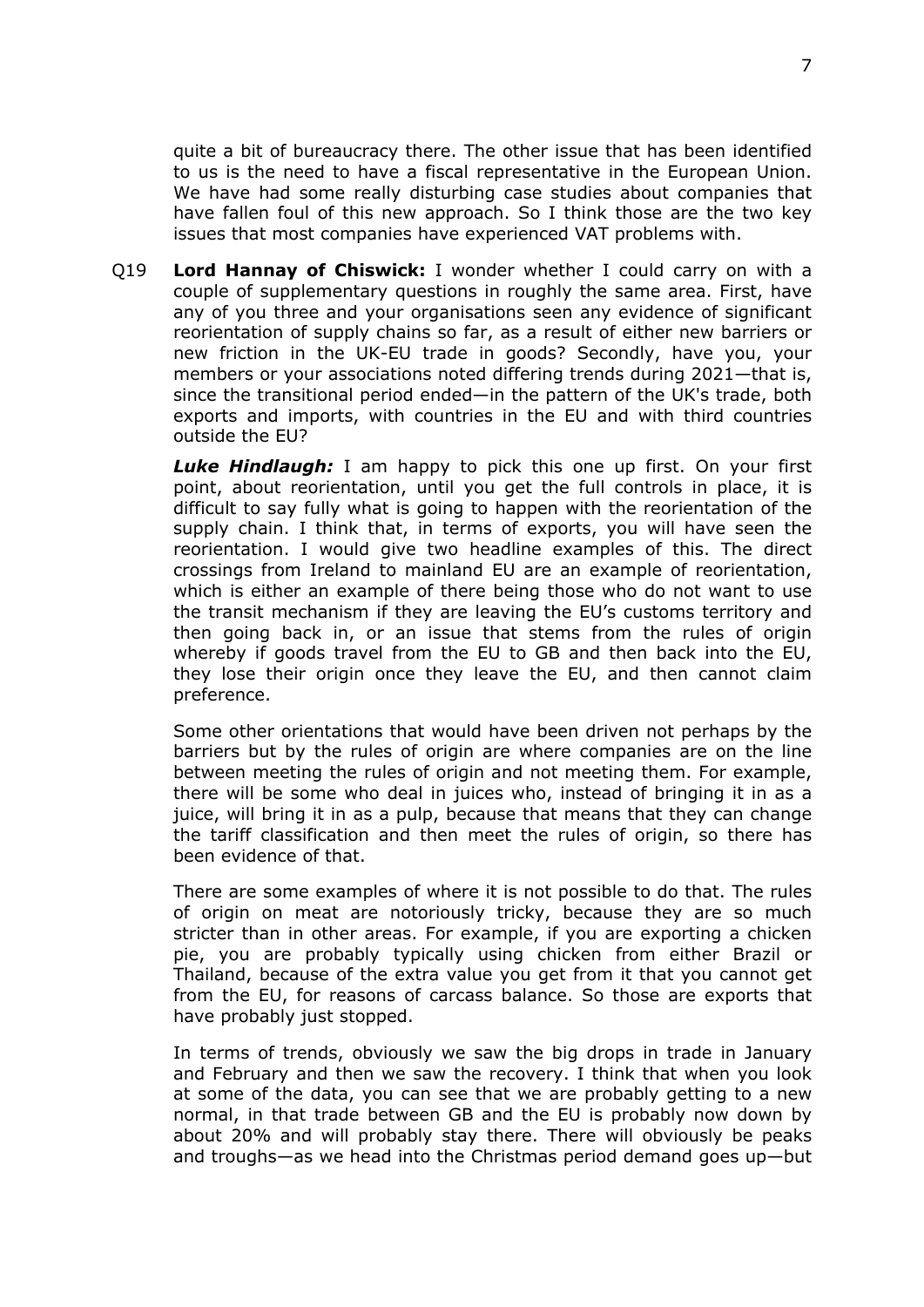I think that, by and large, you are now probably looking at the new normal in the relationship.

*William Bain:* In addition, we have also seen some extra movement of transit through Northern Ireland. We are seeing journeys going from Great Britain to Northern Ireland and then down to the Republic of Ireland in order to avoid the crossing from Holyhead, so we are seeing quite a drop in the amount of throughput which is coming through the port at Holyhead.

In terms of supply chains, I think the key issue that some companies have perhaps not fully appreciated is how the carouselling of goods—the use of distribution hubs in Great Britain for the storage of goods made in the EU that are then re-exported there—could, without the use of mitigation, involve a tariff on that second journey.

Companies have made quite a few structural changes in response to that. They have had to look at offshoring some of their distribution functions into the European Union in order to avoid tariffs. They have looked also at some steps around returned goods relief and customs warehousing, which again can be used to avoid the exposure to tariffs.

These are structural changes that businesses have had to adapt to very quickly. For larger businesses, it is a lot easier than for smaller ones, and that is a key difference that I think has to be put on the record.

Sorry, could you remind me of the second point?

**Lord Hannay of Chiswick:** The second point was whether you, your association or your members had noticed any trends in trade in goods between Britain and the EU, as compared with trade in goods between Britain and third countries outside the EU, where presumably there has not, in fact, been much change.

*William Bain:* I think the key market in which we are spotting significant changes is Germany. There has been quite a marked fall in UK exports to Germany since 2018—the last period of stability before all the changes. So I think we would have particular concerns about what is happening in the German market for our exports.

*James Sibley:* I would just add that from a survey earlier this year we know that around one in 10 of our importers and exporters is looking at markets outside the EU, but that does not necessarily mean that they have acted. We find that because SMEs obviously have fewer resources, it is harder for them to reorganise their supply chains dramatically. It is a trend that we are tracking, but we think it is still quite early in the day for a full analysis of whether supply chains are reconfiguring.

With regard to EU versus non-EU trends, although our members' trade has remained quite static in the most popular markets—unsurprisingly, they are the US, France, Germany and Ireland—the refrain you will commonly hear is, "It is easier for me to send X to New Zealand than it is to France". But that is obviously because of the significant changes that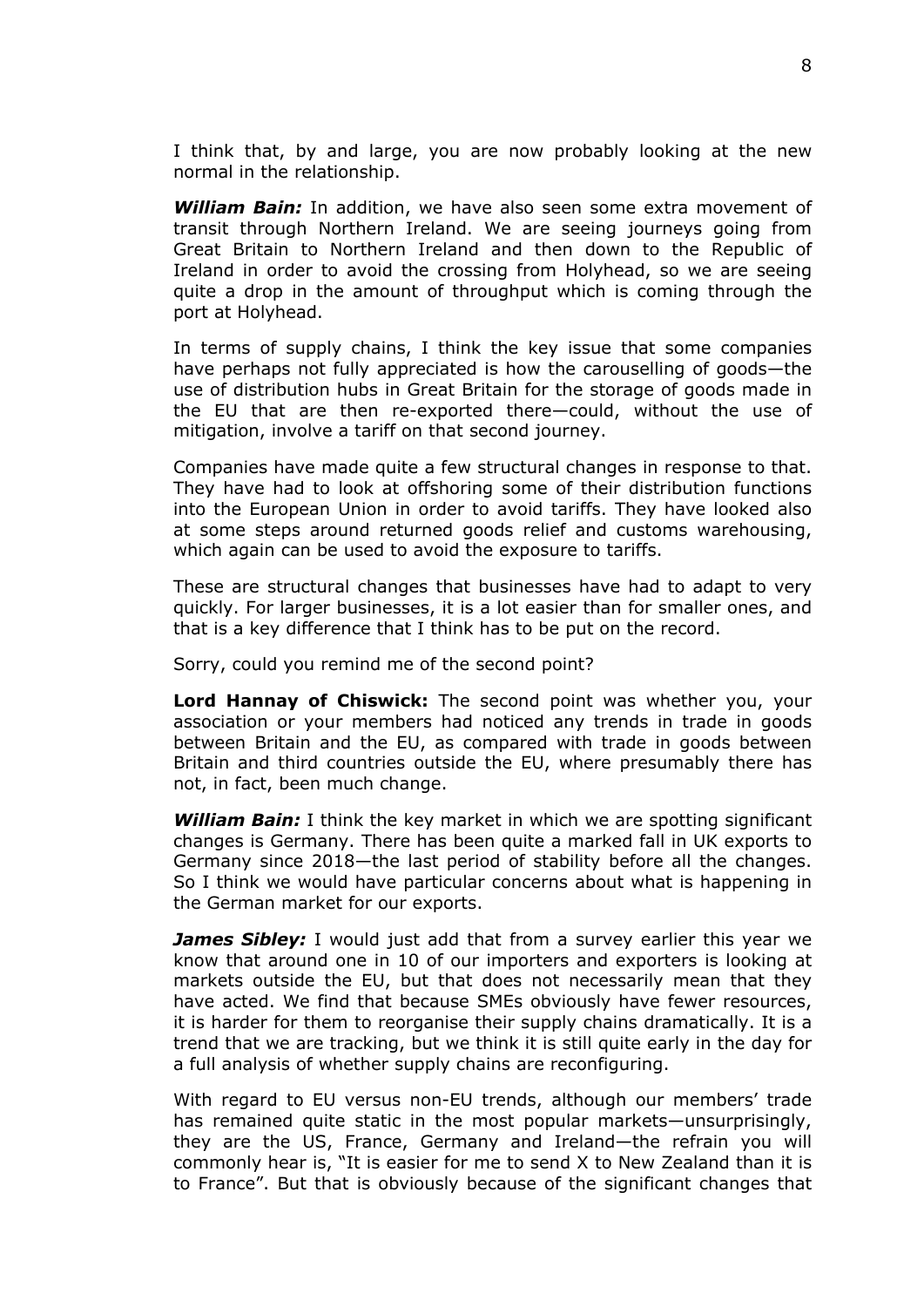have happened since the start of the year and the level of familiarisation our members have had to engage in, in response to that.

**The Chair:** Can I just ask Mr Bain one question of clarification? You said that exports to Germany were dropping, but in what sectors? Is that confined to one sector, or is it across the board?

*William Bain:* In terms of the responders to our quarterly economic survey, a quarter are goods exporters, and three-quarters are services exporters. So we are seeing issues with the restrictions on the ability to provide services post 1 January and issues with exports of goods, such as agri-food and other manufactured goods.

**Lord Lamont of Lerwick:** What about imports from Germany?

*William Bain:* There are various figures one can choose to look at here. There are the ONS figures and the HMRC ones, and Eurostat has produced some other figures—there is some variability between the two. There has been a fall in imports from Germany. How marked it can be said to have been depends on which set of figures you look at, but it is quite substantially less than the fall in exports to Germany.

Q20 **Lord Tugendhat:** What you say about Germany is interesting, but it is difficult to put a value on it unless one knows what the position French, Danish and Irish exports to Germany are and to what extent this matter is a result of declines in the German economy. What you say is interesting, but it is meaningless unless one can compare it with what is happening to other suppliers and the extent to which the German economy is underperforming.

*Luke Hindlaugh:* Just to add to that, I think that when you look at the trends in food and drink exports, Germany, too, has had a significant drop, among other countries in the EU.

An interesting one is exports to France. When we look at the breakdown by Member States, we can see that exports to France are pretty much above pre-pandemic and pre-transition levels. That might be because of the way in which a lot of UK exporters have moved on to Incoterms DDP—under those rules, exporters do most of the paperwork and take over any duty liabilities—to retain customers, and most companies would do that by setting up fiscal representation in France and making sure they have a customs agent that can do the import clearance as well. That probably shows that although exports to France are up, we are trading not significantly more with France. It might just be that more is being declared in France and that it is then simply moved into other countries, such as Germany and Spain.

**The Chair:** Of course, you know that also we have access to the ONS numbers and things like that, but if you had written evidence, particularly from member surveys, that would be very interesting to us. Perhaps you could send us some afterwards; I will remind you at the end.

Q21 **Lord Foulkes of Cumnock:** Good afternoon, gentlemen. You may have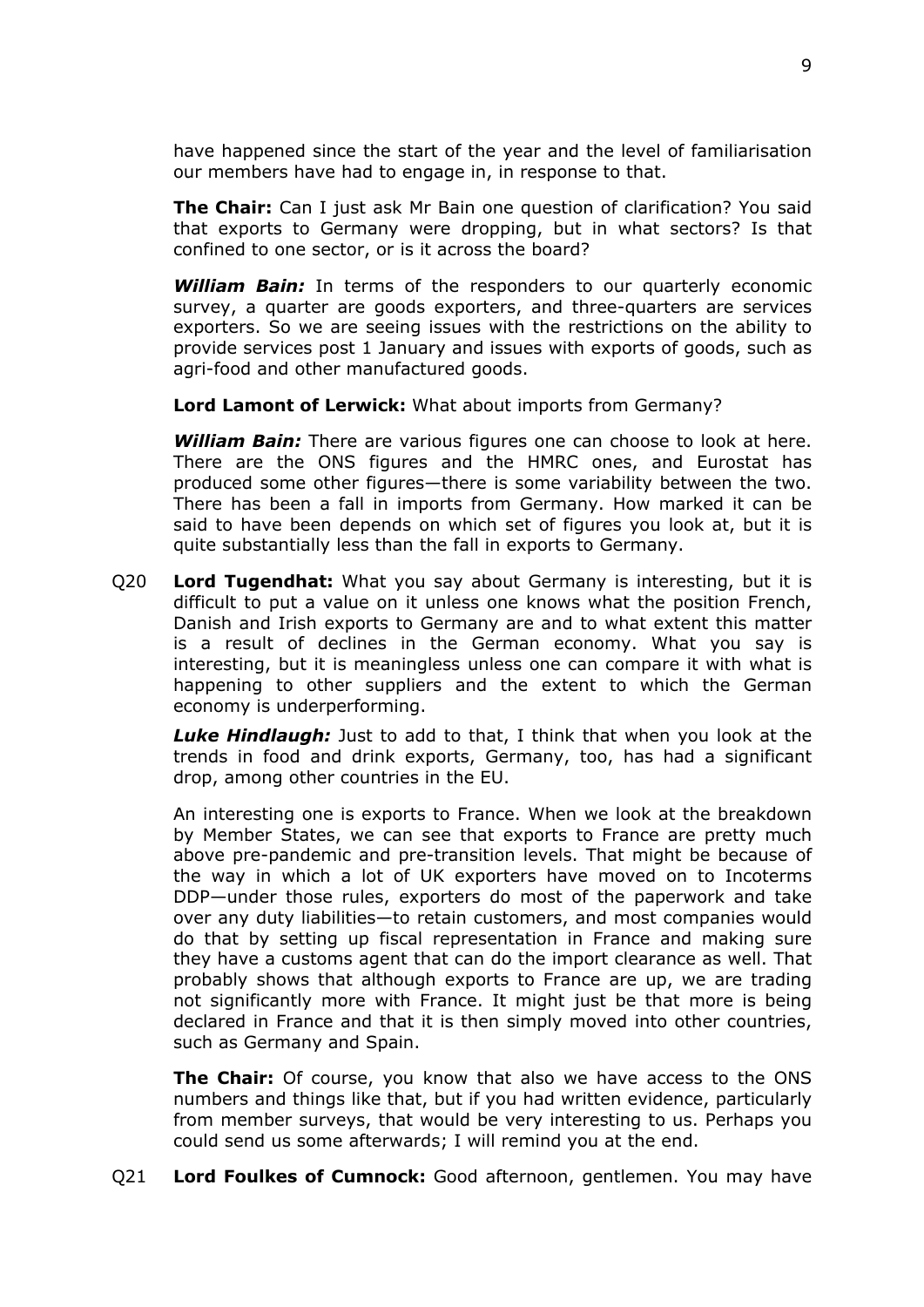seen, from the evidence that we got last week, that we were told that there is some difficulty in disentangling problems arising from Brexit from those arising from Covid. To what extent do you find it difficult to distinguish between problems arising from Covid and problems arising from Brexit? Could you also say whether you think Covid is being used as an excuse for problems that are, in fact, arising from Brexit?

*Luke Hindlaugh:* Disentangling the Covid impact, the Brexit impact and other impacts that happened just before the transition period ended, such as stockpiling or the closure of the short straits because of the coronavirus restrictions that were in place a week or two before the end of the transition period, will never be an exact science. Probably the best thing you can do is to compare exports to the EU with non-EU ones, where you can see a decline of 24% to the EU and growth of 7% or 8% to non-EU countries.

It will not be too helpful to compare this year, after the end of the transition period, with previous years, because inevitably our exports to the EU will recover; they will get back to a point where we have growth back to pre-pandemic levels. I think the key issue is how we will assess where we could have been, had we had a different relationship, either a more positive relationship or one we left with no deal. I think those would be the key measures in assessing the TCA's impacts.

*William Bain:* It is interesting to think about what happened from March of last year. We had a huge shock to global demand as good chunks of the world went into lockdown and economic activity crashed. That meant that when the economy started to snap back and demand started to return and people want to buy more of the goods that they perhaps did not last year, we had problems such as global shipping costs. Our members have reported that the cost of getting a container from southeast Asia into northern Europe has gone up by around seven or eightfold. That has had a clear impact on things as well.

There has been a perfect storm caused by Brexit and Covid coming together at the same time. There is no doubt that issues around labour shortages and skills shortages have played a role in, for example, goods remaining at ports or docks longer than we were used to seeing before. That is why, in areas like supply chain shortages and problems such as that, we are calling for the Government to have a plan around how we make adjustments, to labour market policy, principally, such as by having the points-based system and the end of free movement to ease things for businesses, particularly for SMEs.

It is pretty clear that yesterday the OBR had its own view on the macroeconomic issues around Brexit and Covid, but, for us, I would say the really unfortunate thing is the way in which they operated at the same time to increase costs for importers and manufacturers and to cause supply chain problems.

*James Sibley:* I think it is hard to fully separate the two. Elements of the demand shock that Willie referred to continue. Our members in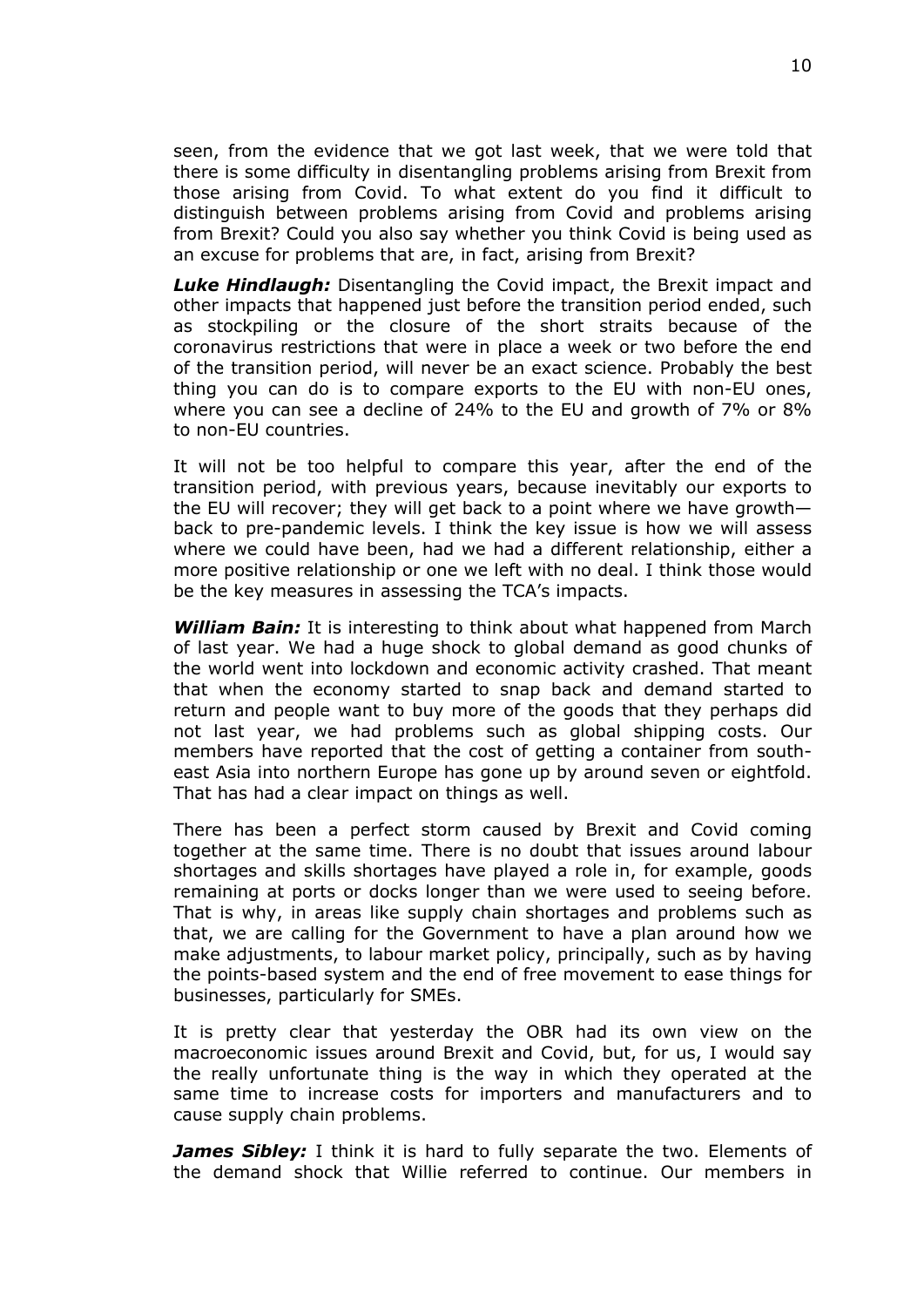automotive and aerospace supply chains, for instance, continue to suffer from lower demand for the products produced by those sectors. In addition, the cost of freight is having a knock-on impact, not just for our importers but for our exporters importing components and raw material. When you speak to our members who have stopped trading with the EU or who are finding it particularly challenging, they refer to structural changes and structural issues such as the cost and burden of VAT registration, the changes to the rules of origin and the need to comply with them and prove origin, and the volume of customs paperwork, which are things that, obviously, are not related to Covid. The issue is that that companies may not have the margin to absorb those costs. If you are dealing with luxury items, you may be able to, but may be less likely to be able to with fast-moving consumer good. So there are structural changes at play.

**Lord Foulkes of Cumnock:** You have all been very diplomatic and have not risen to my tempting you to let me know whether any of you think that the Government might be using Covid as a cover for the avoidable disaster of Brexit. Are any of you attempted?

**The Chair:** Or the other way round.

**Lord Foulkes of Cumnock:** No, you are being very diplomatic. Lord Lamont is on the committee, so that is very wise. Thank you very much indeed.

**The Chair:** Thank you very much indeed, Lord Foulkes. We move to the second of our members who this afternoon are participating remotely.

Q22 **Lord Faulkner of Worcester:** My question is one to which I think I will get different answers from you, which I am quite pleased about. It is about the effect of the delays in implementing import controls. We have something on the record from Willie Bain saying that it is quite a good thing that these have not come in, and I would like you to explain why you think that is so. Luke, I think you are saying that it is all a disaster, so I would like you to expand on that. The question really is: leaving aside the timing of the announcements, did the businesses and the sectors you represent support the decision to delay controls, or oppose it? Can I start with Willie Bain?

*William Bain:* Our members supported the decision, because they saw it as a pragmatic response to the fact that not all the border infrastructure at all the UK ports was in place. We also have a particular need to prioritise the flow of goods, given that we do have a supply chain crisis at the moment. We felt that the combination of those two things meant that a pragmatic introduction of these controls, on a slightly delayed basis, would be better in order not to worsen problems with supply chains, both in the run-up to Christmas and beyond.

I think another important factor that should be noted is that in the summer period the UK is less dependent on imports of food from the EU; we are consuming more of the foods that we make ourselves in the UK in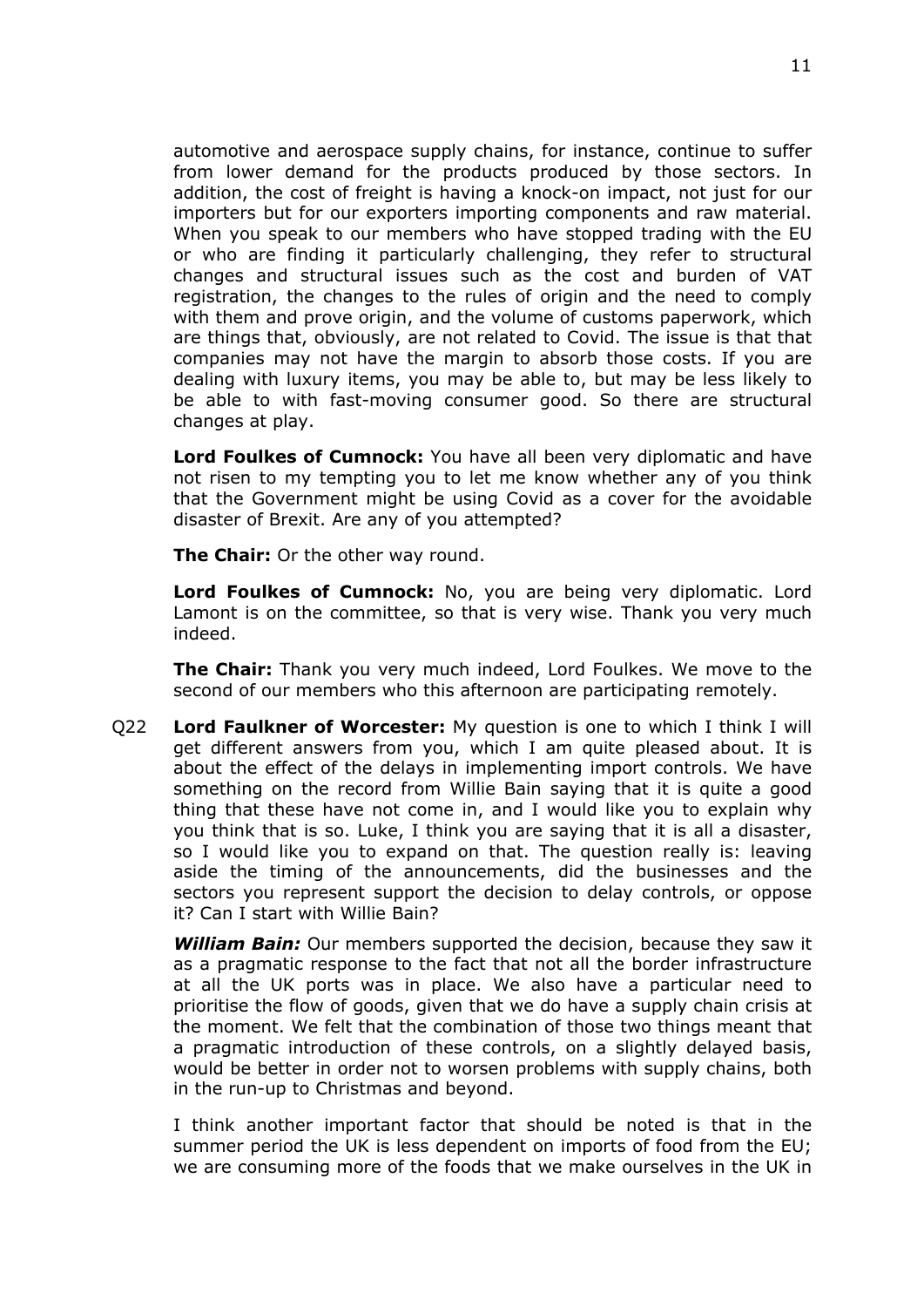that period. If you will introduce a very big change such as identity and physical checks on SPS products, it would seem a more logical time to introduce them in the summer, in July of next year, when we will be importing somewhat less than we are at the end of the year, when we are more reliant on EU imports in our food supply chains.

**Lord Faulkner of Worcester:** Before Luke comes in, can I challenge you on one thing that you have just said about the slight delay? This has been delayed from April and then July 2021, then pushed back to October 2021, January 2022 and March 2022, and now we are expecting that it will be July 2022. If that is a slight delay, what is a serious one?

*William Bain:* One may ask the Border and Protocol Delivery Group. Certainly, our sense was that the Government needed to be pragmatic, given the supply chain crises that were taking off when these decisions had to be made. They could have decided to have extensions of three months at a time, but I think that, given the likely duration of the supply chain issues, it seems sensible to have a delay that is long enough to make sure all the infrastructure is going to be built at all the UK ports where it is needed and make sure that when the SPS checks are introduced, they are ready to go. Certainly, having a further delay would have been damaging for the credibility of applying these controls, but we felt that this delay was justified, and our members have been supportive of that approach.

**Lord Faulkner of Worcester:** Luke, I suspect your members are not quite so sanguine about this, are they?

*Luke Hindlaugh:* We criticised the announcement when it came, more because of the lateness and how it was handled, and the majority of our members—both exporters and importers, and members who have a foot on both sides of the border—supported us in that, for the following principal reasons. The originally timetabled dates, in April and July*,* made sense to us; we were happy with that before the end of the transition period.

I think the second delay was kind of an "Okay, we'll live with that". The third delay was to do with exporters, which in particular have been facing the brunt since 1 January 2021 and have felt that the Government have not really pushed for replicating what they are doing with the imports—as I mentioned earlier, a lot of UK businesses have taken on Incoterms DDP to retain customers in the EU. So it is not a case of the EU imposing this on its own businesses; it is a case of UK exports facing it on both sides of the channel.

Secondly, I think this removes leverage around getting some of the easements that were agreed when the TCA was first in place. I understand that on 1 July we will move to a system of SPS e-certification for imports, but I think it is going to be imports first and then exports. The fact that the EU has not yet felt the pain has probably removed the leverage around getting similar treatments for the exports.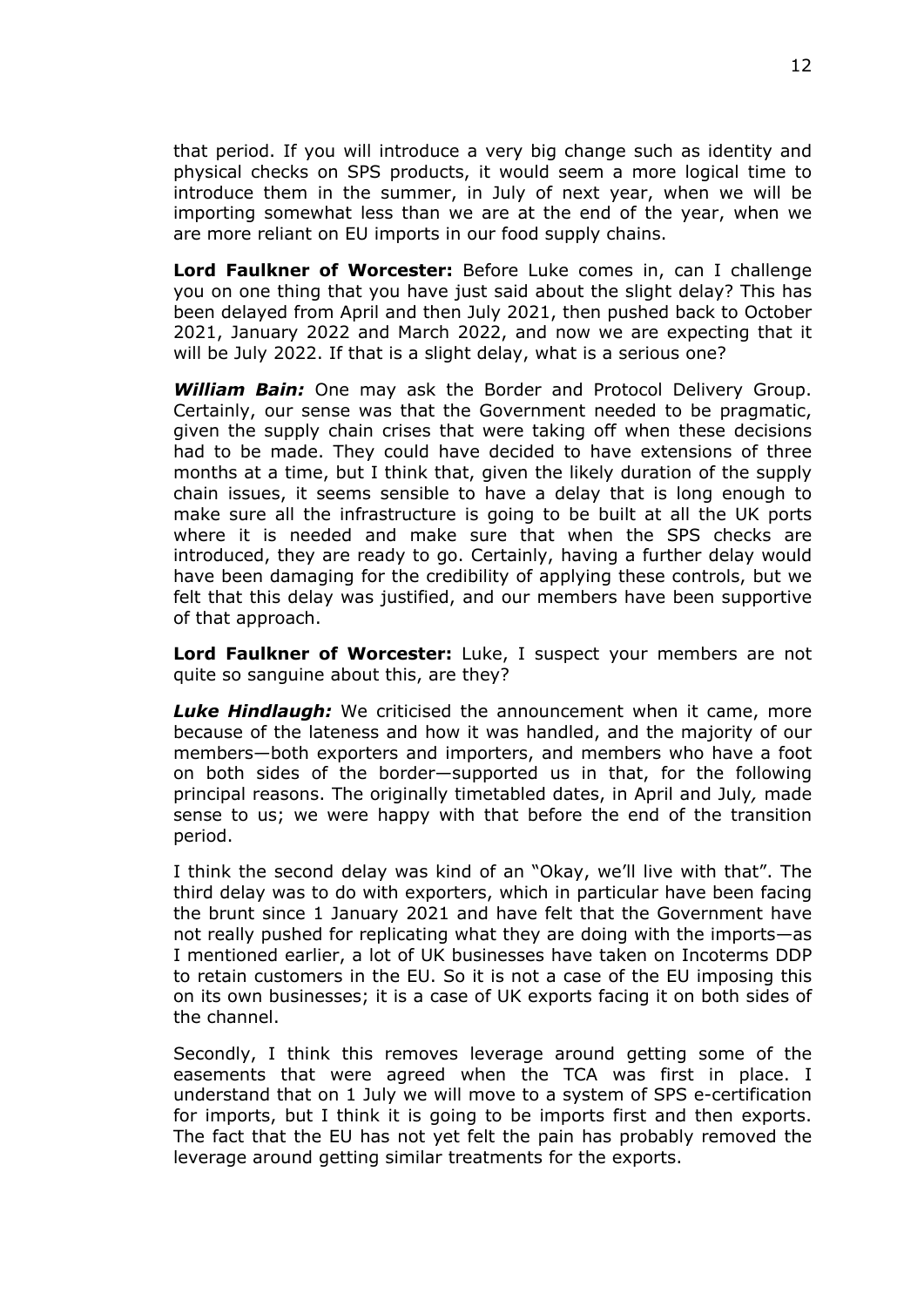Thirdly, I do not think it solves the issues. A lot of the issues in the supply chain at the moment are around access to labour. I do not think those issues will be any easier or in a better place come January or July, when this comes in. The issues that supply chains are dealing with are not short term.

Lastly, just to reiterate a point, delaying these checks does not make them any easier. You are still going to have to prepare for them and adjust to them—businesses have now gone around three times investing in the preparations for these—and make sure that people put the resource in. The same exporters have been looking at these issues in 2018, 2019, 2020 and 2021, which includes all the Covid pandemic, so there is now probably an issue of fatigue, given that for probably four or five years the logistics people have been going at this head-on and with full force.

**Lord Faulkner of Worcester:** Your members must have wasted time and quite a lot of money getting ready for the original set of deadlines, but they are now having to do it all over again.

*Luke Hindlaugh:* Yes. There will inevitably be some knowledge that people retain about the processes, which is good, and people will have a firmly solidified idea of what needs to be done and how to do it. However, things have been invested and wasted—having on retainer your customs agency to deal with the import requirements or, if you have a footprint on both sides, your vets to do the EHCs—and resources are needed for gearing up systems in your company to make sure that you have the necessary data to do the declarations when needed. That is resource that could have been spent elsewhere had it not been for such a late delay on this.

**Lord Faulkner of Worcester:** James, do you want to add anything to the slightly different things your two friends have said?

*James Sibley:* Yes. We, like the BCC, welcomed the delay as probably a sensible decision, considering the supply chain crisis. Also, in our view, more needs to be done, with some SMEs still needing to prepare fully for what is coming. But it is clear that this cannot be a long-term solution not that there is a suggestion that it is—and there is disquiet in our membership about the asymmetric nature of import controls. So I would just add that, thank you.

**The Chair:** Thank you very much indeed. We move to Lord Jay, who I believe is going to pick up on this.

Q23 **Lord Jay of Ewelme:** Continuing on the same theme as that of the questions asked by Lord Faulkner, I think I am right in saying that the announcement of the delay to import control came on 14 September, just over two weeks before the first set of controls was due to be introduced, on 1 October. Leaving aside the merits of the decision to delay, I just wonder whether the timing of the announcement was problematic from a business perspective for your members?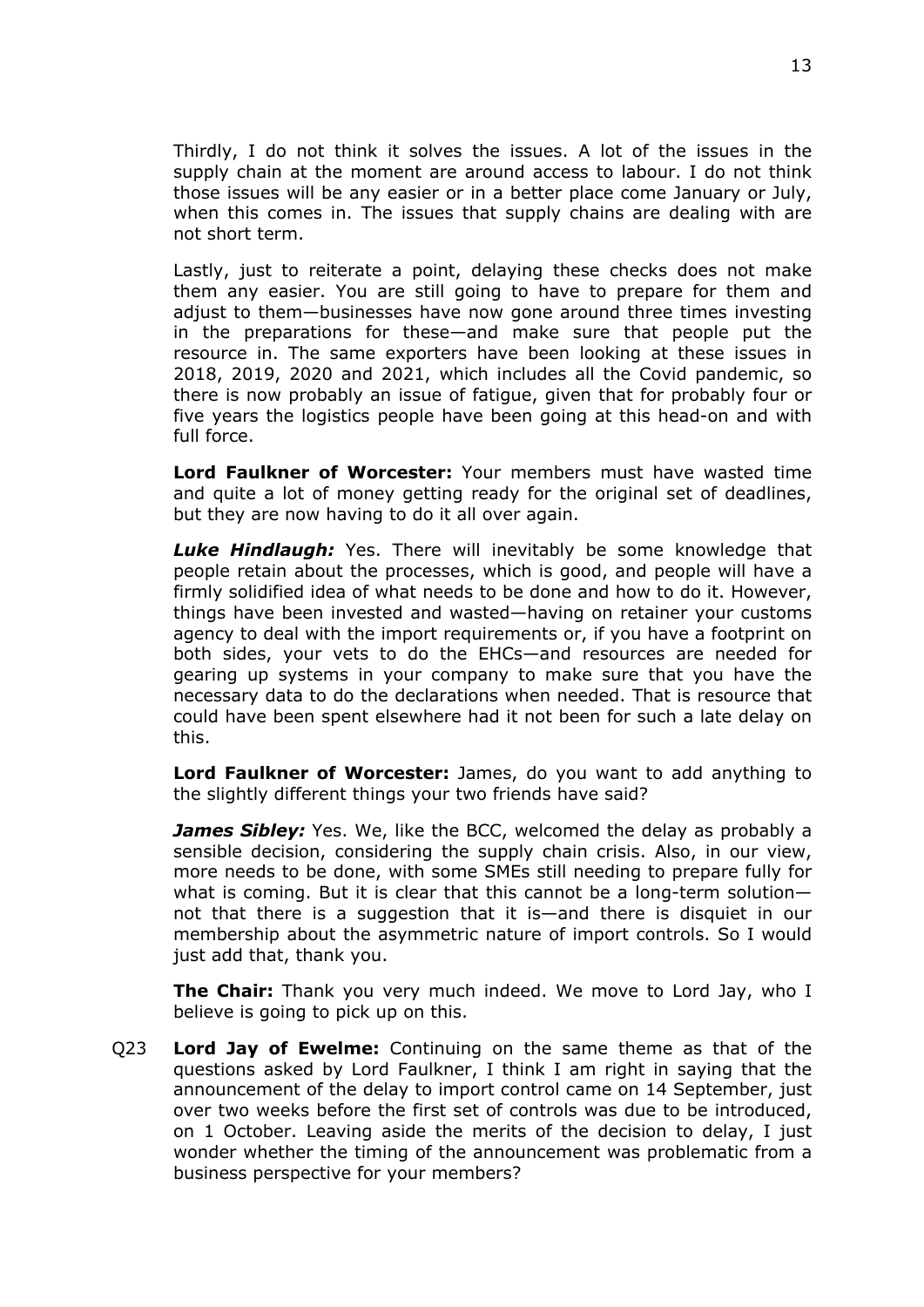*William Bain:* I think it is always preferable to have as much time as possible. We each have different kinds of companies in our membership and each will have different precise kinds of needs. From our point of view, we had no complaints communicated to us at all through the chambers network about shifting the timelines. No one said that they did not have sufficient time to get ready for this. Our sense is that the preparations that have been done by our members were certainly not wasted and can be stood up again in time for the new timelines the BDG has put through. So, yes, an earlier announcement would have given us enough time to communicate the messages even more widely, but we do not think that the three-week period caused us too much hardship.

**Lord Jay of Ewelme:** Thank you very much for that. Is that a view shared by the other witnesses?

*Luke Hindlaugh:* May I come in here? I think there are three issues. First, the lateness meant that businesses had to keep preparing right up to the wire, at a cost, as alluded to. You could not take the risk of not preparing, despite all the rumours that were going round around a possible delay.

Secondly, the bar has been set for the next sets of changes in that if people feel that things are bumpy or tricky in the run-up to them, they will probably expect a delay again and take their foot off the pedal.

Thirdly, I think the biggest incentive you can give to prepare is the absolute clarity that this is going to happen. That is the single biggest intervention Government can make around preparations. If companies know that these changes will come and that there is a risk that their goods will get stuck on the other side of the border, they will prepare. They do not want to have their competitors at an advantage if their processing happens to stop while they are trying to get their goods over the border.

*James Sibley:* I would agree that more than two weeks' notice is always going to be welcome, whatever the announcement. I would also agree that, for our SMEs that have prepared, this normally involves contracting a customs intermediary, which is going to be a good idea for affected SMEs in any case. Whether that was done in August or September or whether it is done now, before the end of the year, it is a good idea to get it sorted and to establish that relationship. I think our bigger concern is for those companies that still do not feel that they are fully prepared for the changes on 1 January. I think that is our focus.

Q24 **Lord Jay of Ewelme:** In the light of what you have just said, how confident are you and your members that the revised timetable for the introduction of import controls will be delivered on time without further delay and that you will have the clarity that you just said is so important? Who would like to have a go at that? Perhaps you can answer in reverse order.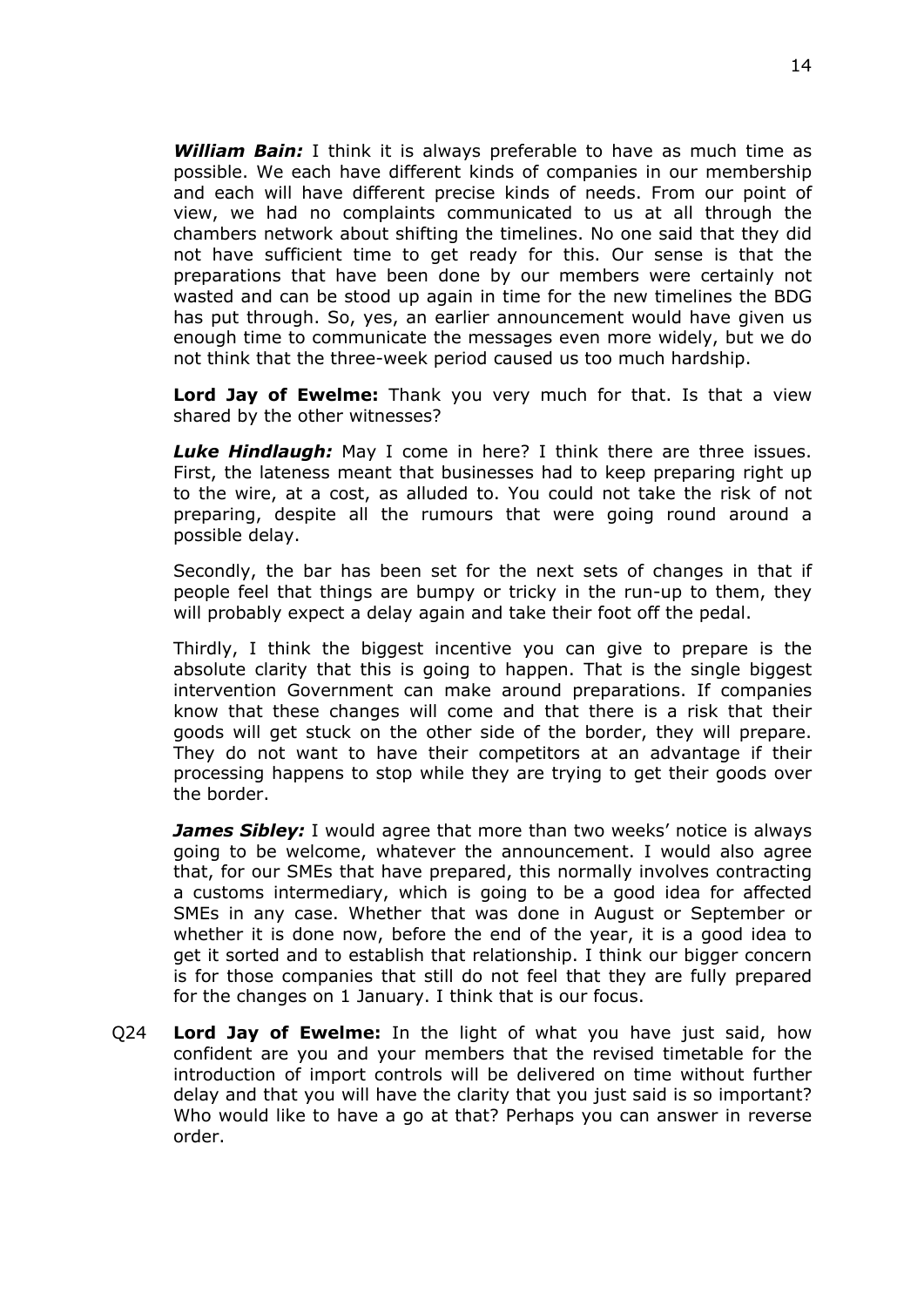*James Sibley:* The Government are telling us that it is coming in on 1 January or 1 July, and we can only go with that. It does not help our members to speculate, so we have to work to that timetable.

**Lord Jay of Ewelme:** Do the others agree on that?

*Luke Hindlaugh:* I would agree. I think it is more likely than not. I think the Government need to instil in businesses the belief that it is going to happen, to make sure the preparations happen. That is the biggest way in which you can get companies to understand the changes and to make sure they have the data they will be using to complete the declarations: to share them with agents and intermediaries.

*William Bain:* I think the key reassurances would be seeing the diggers on the ground and seeing the border control posts across the country beginning to be put into place. We have much greater assurance this time around that that is happening and that it will be ready for July.

Q25 **Viscount Trenchard:** Could our three witnesses say a bit more about what they think the Government should be doing with the extra time resulting from the delay. In answering that, could they comment on the potential upside that they think there might be for international trade from our adopting different, less cumbersome checks and controls, especially if the EU diverges from UK regulations? Do you agree with Lord Frost, who told us that the level of risk we face does not require us "to adopt the same levels of checks and controls required by EU systems"? Could I start with Mr Bain?

*William Bain:* Thank you very much indeed. I think the best use the Government can make of this additional time is to ensure trader readiness. As Luke described, some purchasers or importers will bring goods in on a delivery duty-paid basis, and that means it is down to the supplier, whether it is the company exporting the grapes from Portugal, the cheese from France or the meat from Denmark, to make sure that it has complied with all of the requirements to hand over those goods on a delivery duty-paid basis. There are other people who purchase goods from wholesalers, so the burden would be on the wholesaler to have made sure that all those requirements are in place.

I think the greatest problem will be trader unreadiness in the European Union—small companies that may not be prepared for what is ahead that are supplying, for example, cheeses or meat products to UK retailers. We would urge the Commission to have much more effective communications with those small EU companies. As part of our Chambers of Commerce network, we have international chambers that I know are working very hard to make clear to the small companies that they work with, in France, Spain et cetera, what is going to be required and the new formalities that they must comply with. I think trader readiness is the key thing alongside getting those border control posts completely in place.

On the question of Lord Frost's recent comments, clearly we understand that there is a process going on in the Cabinet Office whereby it is going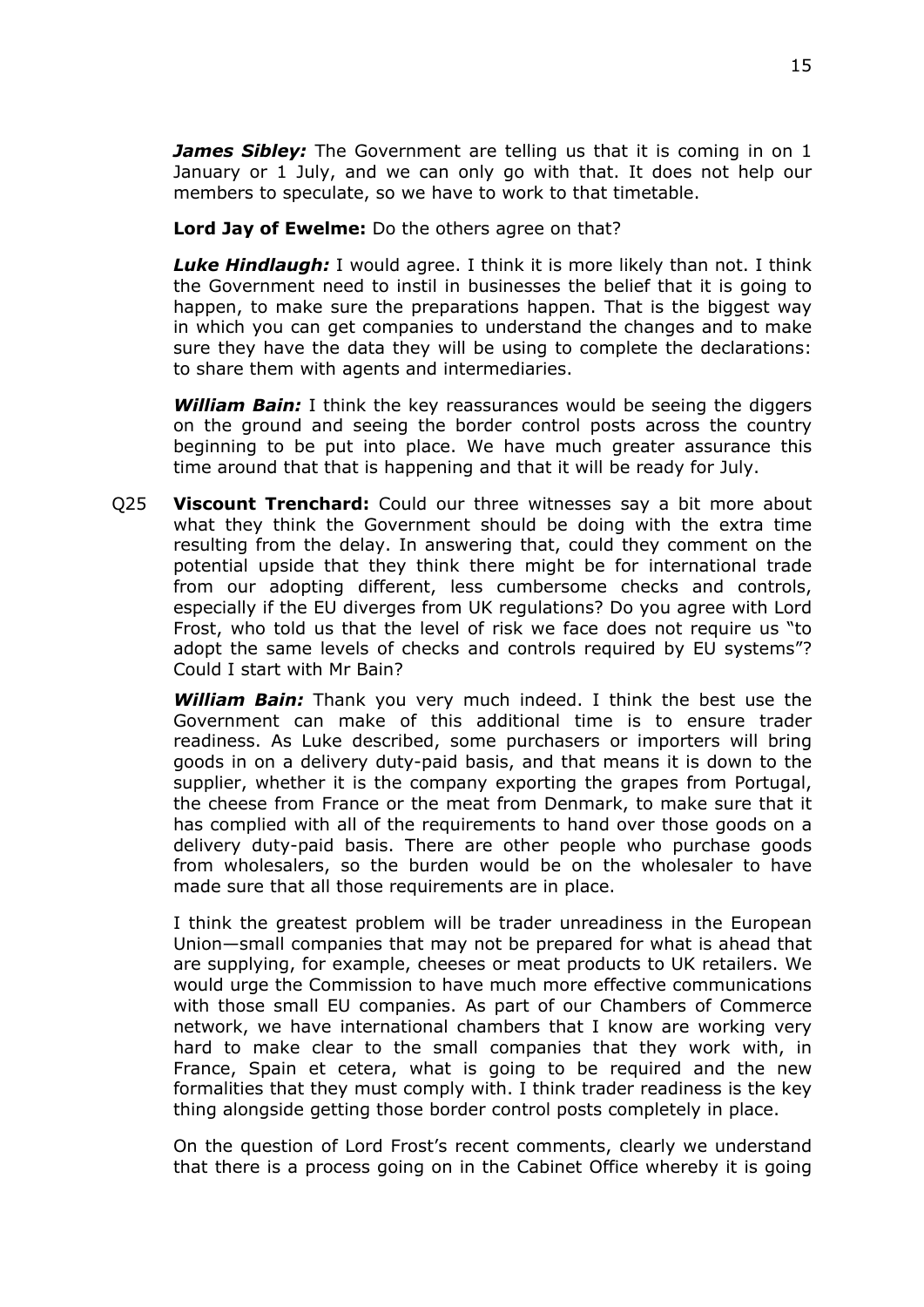through different parts of legislation, the retained EU law as it is called, to look at areas that they think there can be immediate divergence from. In relation to agri-food, it is hard to think of any areas at this point that you would want to see immediate divergence from, because, after all, you would surely need to do an impact assessment to see what the costs on business would be. What would it mean for trade with the EU if we were to change approach?

We would say that in the short term there does not seem to be much rationale for changing food regulation. In any case, the Government promised that food standards would stay the same. In relation to the proportion of physical checks that the UK may want to apply, that is of course something that it can itself decide on—we do not see a problem with it wanting to have a lower proportion of physical checks than the EU—but we do not see a case for changes to the legislation in the short term.

**Viscount Trenchard:** Could I just ask the other two to add to that, bearing in mind that I referred to not us but the EU changing, because we are always talking about our changing? We now have retained EU law, but what happens if the EU seeks to change from that? Could I start with Luke?

*Luke Hindlaugh:* On your first point, about what we can do with the extra time, I think I would agree with William about ensuring trader readiness. One thing we can do is to look at improving the guidance. For example, in food and drink we have to deal with multiple government agencies—HMRC, Customs, Defra via APHA, FSA for SPS, port health and we should bring all that into one place, for an end-to-end journey.

Another thing you can do is just to test, test, test by doing desktop exercises running through processes with traders, and by doing physical tests, including getting the actual lorry to go through. Those are all things that will help you to understand where the pinch points will be. Also, test new systems such as the goods vehicle movement system, which is going to be used for ro-ro crossings. Make sure you have the forums in place for when we go live on some of the checks, to share intel. A lot of problems that will happen with traders once the checks start will be common ones—they will happen to most traders—and making sure that you can communicate those problems quickly and clearly to traders will probably have a big impact in making sure that they are all ready.

We are absolute supporters of the UK doing things differently in its imports regime. Although we criticised the move to delay, we are not against the UK Government making innovations. Lord Frost talked about doing checks on products of animal origin differently. Essentially, we are removing the ID part of the check. We are happy with that.

We are particularly happy with the 2025 UK Border Strategy. I think that is an excellent strategy by the Government. There are a lot of great things in there. We applaud the priority given to it by Lord Frost in Tuesday's session.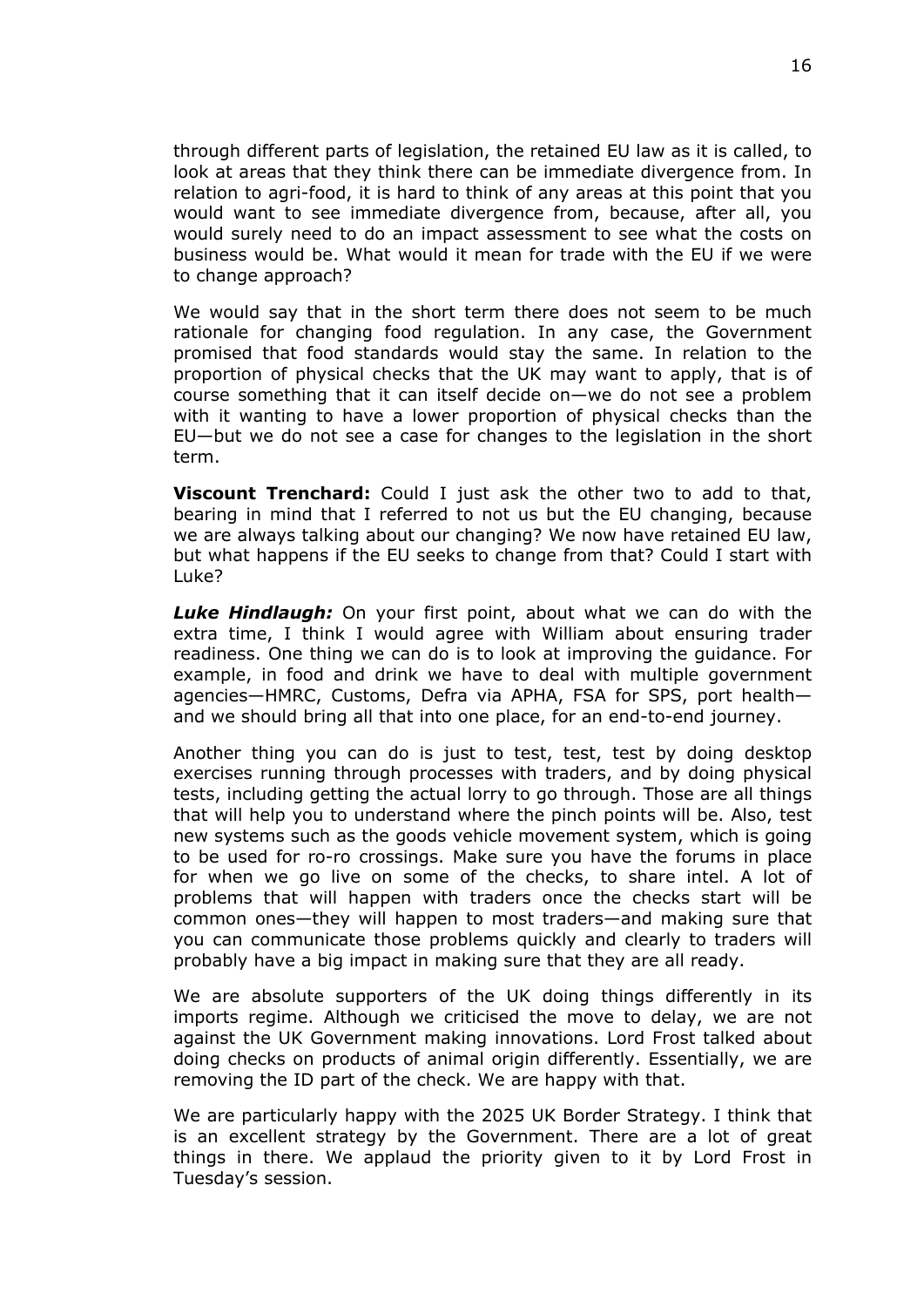As for what the EU can do differently, we do not agree that we should have the same risk profile as other countries. We were a member for a long time and we have the same regulations, so we think that we should be able to do things to streamline processes, such as by having an SPS equivalence deal, which the Government want to do. That would help massively.

*James Sibley:* I would agree that trade readiness should be the priority when using this time, and I will mention two thoughts that we have as to what can be done about that.

First, in the run-up to January we had the Get Ready for Brexit campaign. Obviously, Brexit has happened and things cannot be the same, but we need a focus campaign for getting importers ready for introduction of import controls.

Secondly, earlier this year Government launched the SME Brexit Support Fund, with the aim of improving small businesses' customs knowledge and ability to deal with the changes that we have seen. That fund closed, but we think there is an argument for reopening it or introducing a new, reformed version, to allow businesses at least to know what they should be looking out for—Luke mentioned DDP, for example, and knowing when your courier or your customs intermediary gets it wrong. We are not expecting SMEs to become customs experts overnight, but they need that base level of knowledge in order to know what they are dealing with.

With regard to Lord Frost's comments, others have addressed SPS. I can say that FSB has been active in Brussels for many years and it continues to be. We have had many arguments with the Commission where we have disagreed with how the EU wants to design its approach to border management, customs, and market surveillance. There are lots of things that we think could be done differently. To give one example, I think that how the EU deals with e-commerce and low-value consignments could be dealt with a lot more liberally by the UK. So, yes, there are things that could be done differently.

Q26 **Lord Hannay of Chiswick:** What you are saying is very interesting. Lord Trenchard's question clearly addresses something we will have to live with for the foreseeable future—a European Union that changes its regulations from time to time without us having a direct say in those changes.

Could all three of you perhaps comment on what your experience has been so far, in the first nine months of living in separate worlds from the EU, in getting your point of view across to those who shape decisions in the EU—the Member States, the Commission and the European Parliament? Do you have any evidence that you are able to exercise influence, or have you been left without virtually any influence on the emergence of new or amended regulations?

*James Sibley:* The door is not shut. FSB continues to be a member of the European association SMEunited, and I think that via our membership we have considerable influence in the association's policy positions and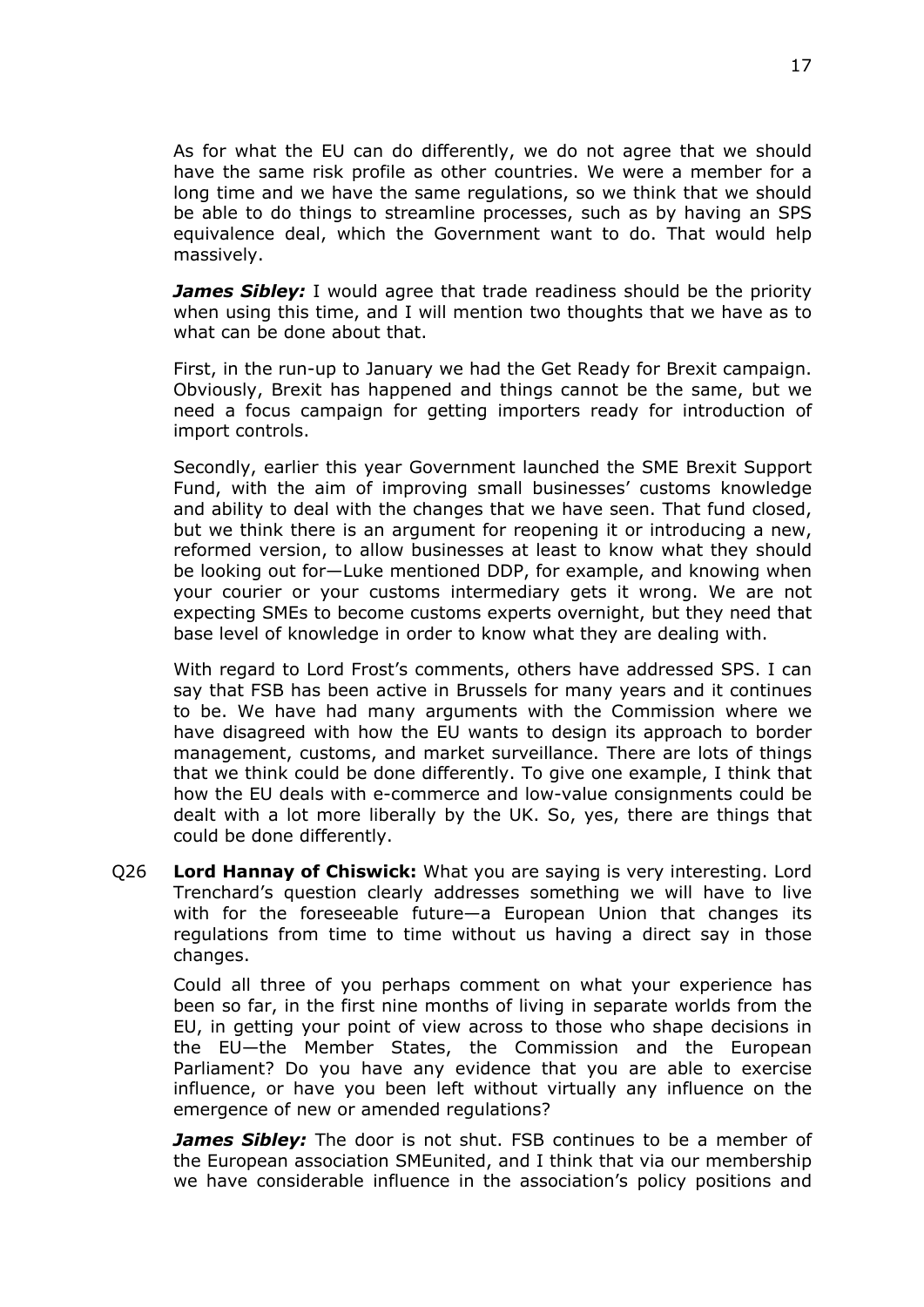its lobbying of the European institutions. In addition, through lobbying off our own bat, we continue to have meetings with MEPs, permanent representations and the Commission. Obviously, it is from a third-country perspective—we are not their constituents—but, as before, if we are able to come with evidence, proposals and data, we still get a hearing, and that has not changed.

*Luke Hindlaugh:* I think I can come in next. It is much the same for us. We very much link in with our trade associations in Europe to put our view across, and we feel that that is the best way to do it—to hear it from European traders themselves. Also, we need to give credit to Government. There have been some changes in the food and drink space that have already happened that Defra has been very supportive and helpful with.

I will give one example of this about the changes to the official controls that happened on 21 April 2021, which essentially changed the requirements for sending composite products into the EU. There were a number of issues within those certificates as they were drafted and then put out for use in practice that simply were not going to work. We worked with Defra, which was also liaising with the Commission, and it was able to clarify and change some of those things, which were simply about the heat treatment of milk and those products that would have stopped being exported, had those changes not happened.

*William Bain:* There are a number of areas where it is clear that UK business will have to engage with the European Union. One thinks about the Carbon Border Adjustment Mechanism proposals, which could apply to UK exports to the European Union. That is one area. Business will pick and choose. There will be some areas where I think we would seek to have direct engagement, if possible, with the Commission and perhaps with some of the Member States' ambassadors as well. There will be other areas, for example where we have the British Chamber of Commerce in Brussels, which can take on some representative work for us.

So I think it is going to be a blended approach. I think we are all looking forward to the establishment both of the parliamentary assembly between the EU and the UK and of the civil society forum, which I think will give business a tremendous opportunity to make the points that need to be made to parliamentarians on both sides.

**The Chair:** Thank you very much indeed for your interesting words there.

Q27 **Lord Wood of Anfield:** I would like to take us back to the short term. A lot of changes are still coming in, and in eight weeks' time there will be the introduction of the customs declaration and the expiry of lots of the grace periods for suppliers' declarations. We have heard from different witnesses and in general in the commentary on this that there are mixed views about the wisdom of splitting up the timing of one set of requirements from that of other sets—particularly concerns about small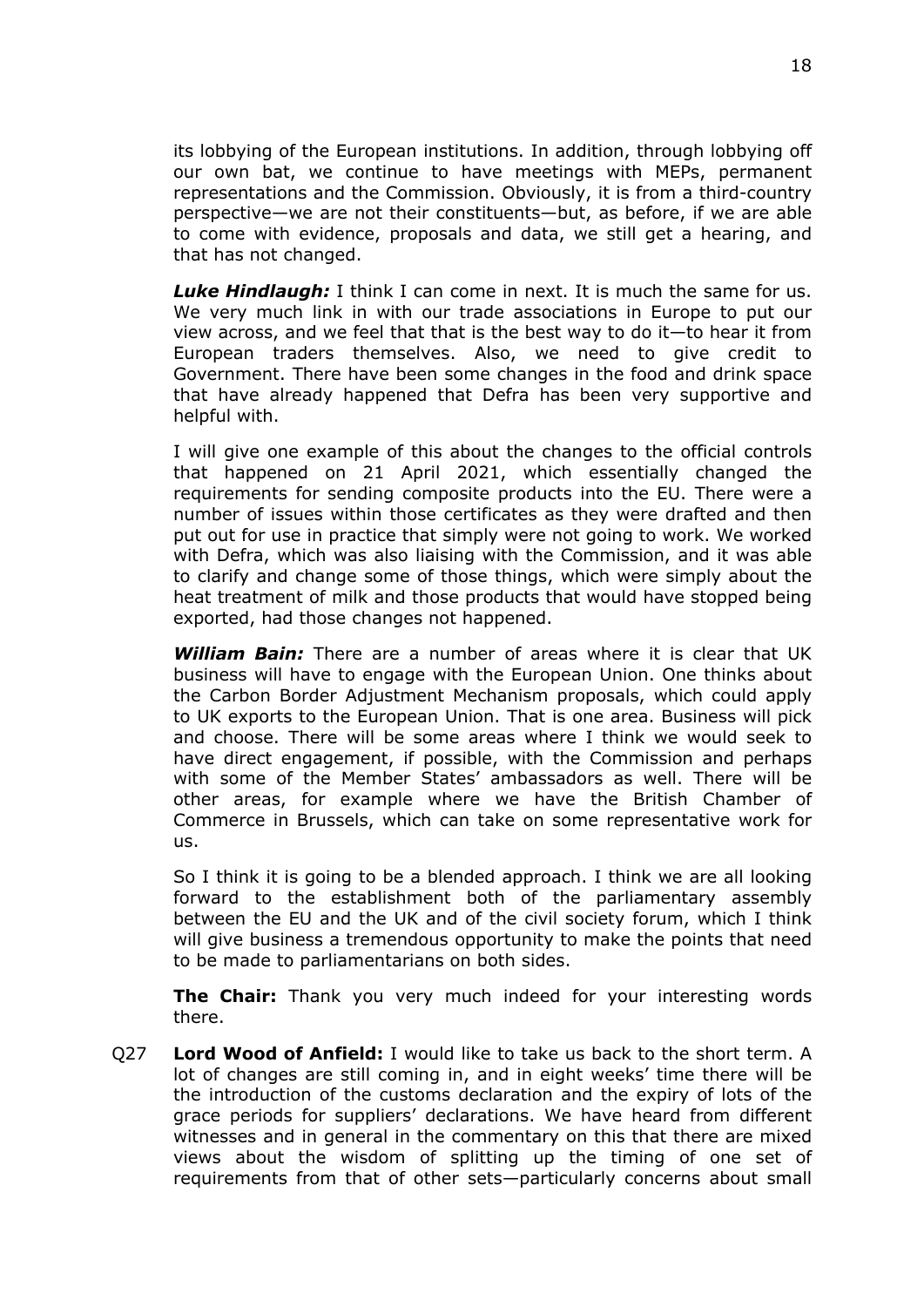businesses et cetera. How worried are you about January, and are there any further steps that the Government could take to prepare for the specific changes that are coming in?

*William Bain:* The British Chambers of Commerce decided to set up a commercial entity, ChamberCustoms, which puts together a lot of the customs information that SMEs going to their local chamber of commerce for trade documentation for the rest of the world would want in terms of trade with the EU. That was one practical thing we did that we think has worked very well.

The big concern for January is the expiry of the easement on proof of origin. Despite many attempts both from business groups and from Government to reach right down into the SME sector, some SMEs are simply unaware of what is going to be required of them—the forms that are needed to make their goods qualifying goods so that they qualify for zero-tariff treatment. We think that the Government need to do an extensive comms campaign over the autumn and should not rein back on any spending required to make sure that SMEs are clear about the types of certificates that they will need and to make sure that as many as possible are ready for 1 January. That is our biggest concern right now.

*Luke Hindlaugh:* I will touch on our concerns first and then on what Government can do to help.

A lot of our concerns are about making sure that businesses put in place the data that they will need in order to complete these customs declarations. That involves making sure that you have the commodity codes and customs values for your goods and that you can do the origin declarations, and how to share them with the agents who will be doing the customs work. The businesses that do that will probably be the ones that manage this change the best.

One of the concerns is about the end to being able to do customs declarations within 175 days of importing. The change to doing them up front is quite a big one and will probably be a shock. If you are using the short straits either between Dover and Calais or between Dublin and Holyhead, you will need to make sure that you have clearance before you go the port, and that is uploaded by the goods vehicle movement service. That will be a shock to some and will limit the flexibility they currently have.

Those are the main concerns and, as I touched on earlier, government can help by providing the end-to-end guide for businesses, giving them clarity that these changes will happen, to give them the incentive to put in the resource to prepare for these changes, and then, much the same as what I touched on before, by sharing that intel once we go live. A lot of problems will be common among businesses—businesses will not know that, but if Government can start sharing that intel around what is going on and what businesses need to do, that will be a massive help to businesses, particularly if the Government can do that with a wide reach.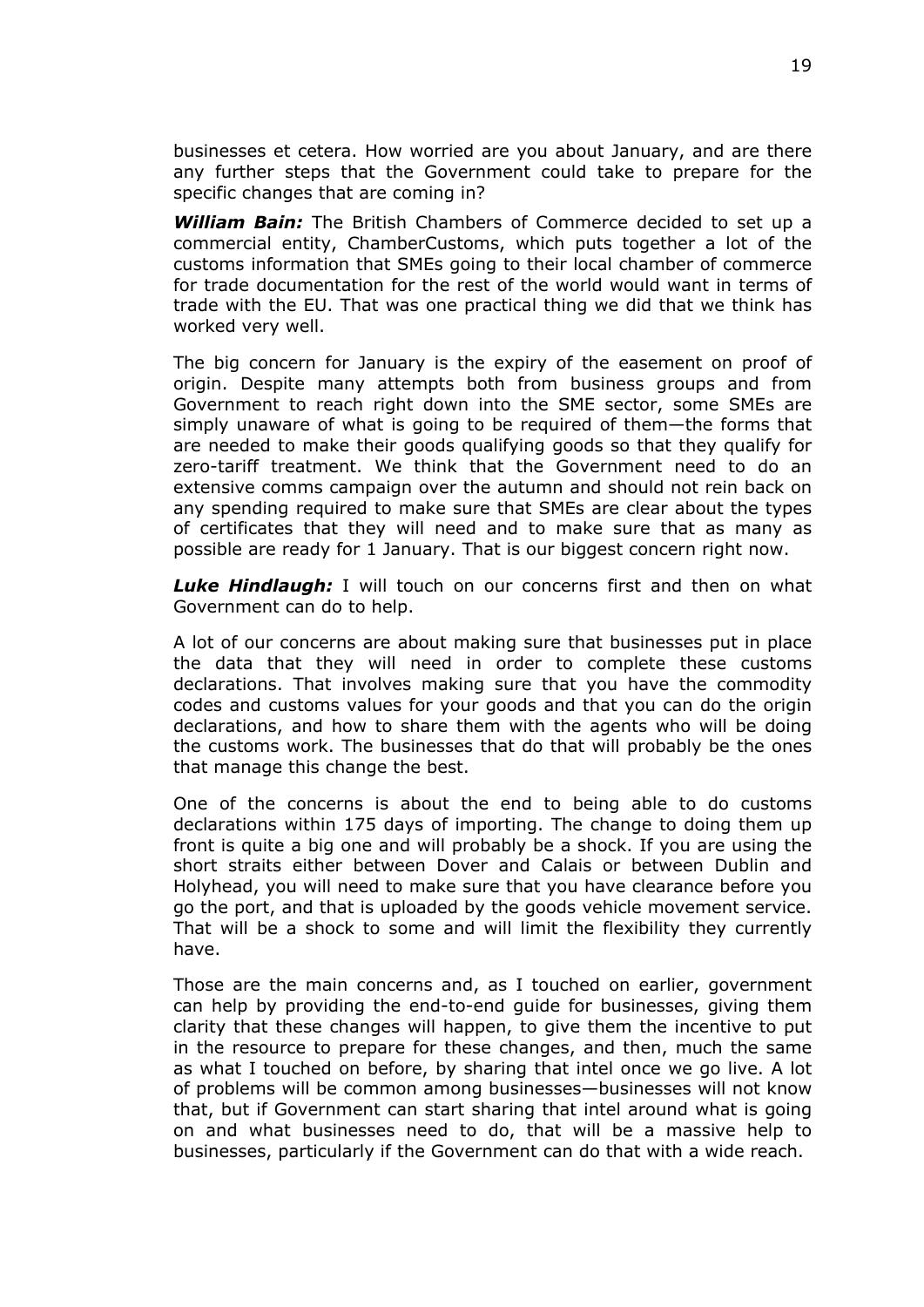*James Sibley:* We asked a question about concerns in a survey conducted in early September, and the results were worrying. Of those who think they will be affected by the introduction of import controls, only 20% think they are fully ready, and the remaining 80% sit on a scale from "still getting there" to "not aware", so there is a lot that still needs to be done and we do not have much time.

In terms of what could be done, I agree with William completely that it is about comms. Business groups such as us, BCC and others have been doing their best to get the message out there but reach only so many. We need the Government to step that up as well, because, like I say, we have two months, so time is of the essence.

Q28 **Lord Wood of Anfield:** Thanks for that. Just as a quick follow-up, James, in particular, you say that 80% of firms have worries. Given the scale of the anxiety, some people have suggested that the way forward might be for the Government to exercise just a very light-touch approach in enforcing these new rules. I expect you will say, "Yeah, that'll be a good idea to minimise disruption". Do you think that is a good idea and, if so, is it going to generate a knock-on problem that there has to come a point when the rules are fully enforced, so it will just postpone the moment of pain with full compliance? Do not feel that you have to reply to that, but does anyone have anything to say on it?

*James Sibley:* Yes, I think that would be a good idea, as you preempted. I would just say that there is a difference between the imposition of the checks and the full enforcement. I think that if we can be in a situation where government is helping small companies in particular towards compliance—helping to educate them on the requirements—before coming down with the hammer immediately, that would be a good situation to be in, at least in the initial period.

Q29 **Lord Tugendhat:** My question is about the impact so far of EU checks and controls on British exports and what you think are the most urgent and ongoing concerns. Of course, that point has already come up in a number of other answers, but I would like just to get it clearly on the record.

*William Bain:* Our recent quarterly economic survey reported around six weeks ago and we had just under 6,000 respondees. We found that the proportion of firms that reported increased export sales was 30%. That sounds quite good but is actually a historic low point for this part of the economic cycle. By contrast, in domestic sales, 47% of companies were reporting increases. It is particularly worrying that, of that 30%, only 7% of manufacturers and only 6% of services firms that export were reporting increases in export sales. I think that demonstrates the scale of the problem. Even in the third quarter of this year, when exports on goods should have been bedding down somewhat, you could still see the significant structural problems.

*James Sibley:* We have mentioned a few impacts, but I would like to mention checks in relation to shipments sent by courier in a bit more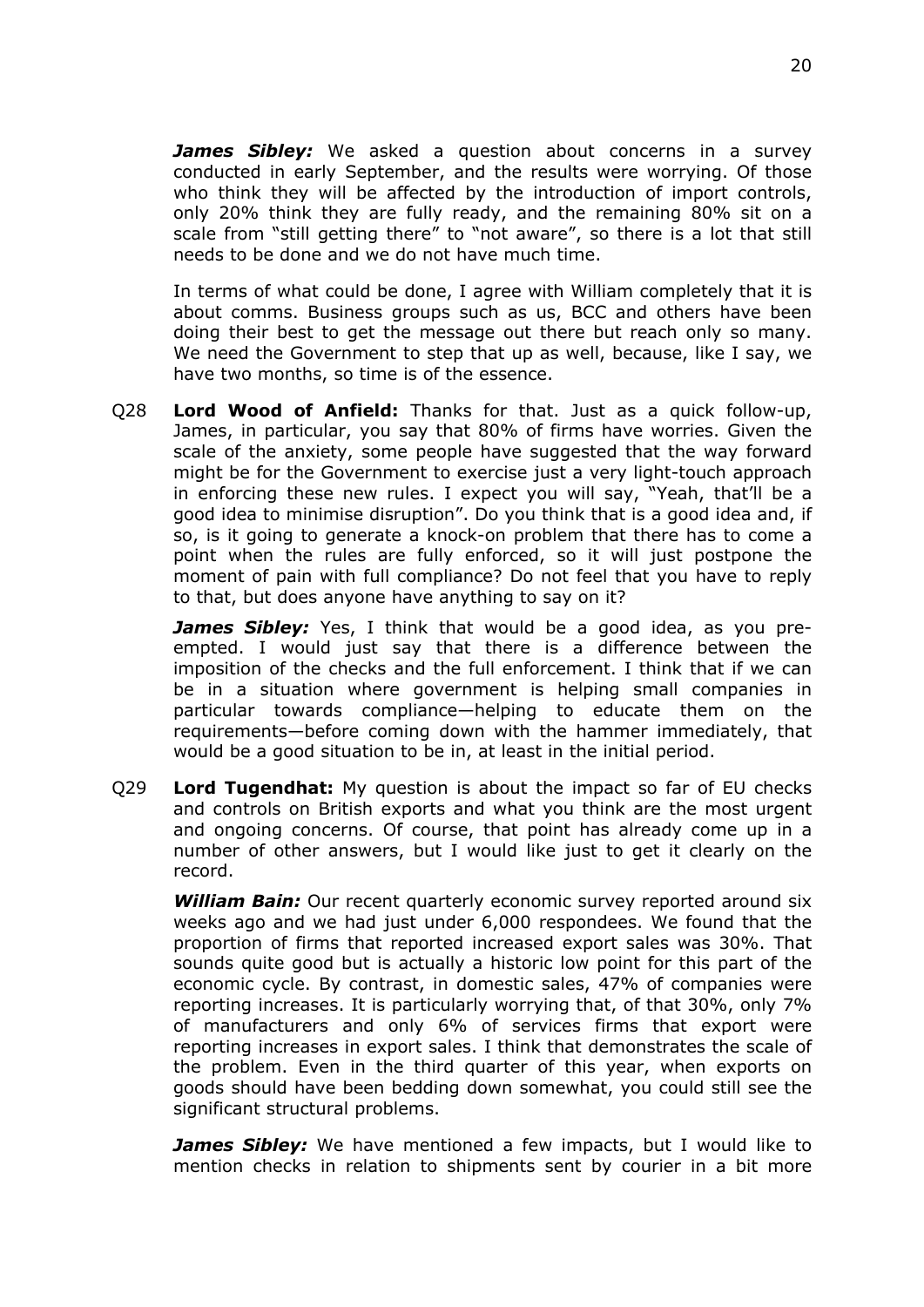detail. This is something that SMEs have particularly struggled with. Some of this is due to issues that Luke referred to earlier relating to groupage and incomplete paperwork for one item holding up an entire shipment. A lot of our members are filling up neither lorries nor containers; they are relying on fast parcel operators, and there have been significant problems reported here. Over 70% of our members report delays in their cross-border shipments, which is significant, and a significant number of those delays are over two weeks. We have a significant number of members reporting shipments going missing, and when you drill down into this it often relates to couriers being held up at borders and at customs control, usually because they are trying to ship things via groupage. That is a particular problem that we are still trying to improve, and we are working with government on that, but it is a big challenge that affects SMEs in particular.

*Luke Hindlaugh:* In our sector, obviously there will be businesses for which customs is the major issue when they are liable for Meursing codes for complicated products. And there are certain ingredients, such as sugar, starch and the like, that need a deeper analysis, to show their makeup, and that tends to be quite expensive.

All I would say is that SPS is probably overwhelmingly the biggest issue because of the traceability requirements and the evidence you need to give to the vet when exporting to the EU. It is hard and time consuming and there is now a built-in cost in error. A lot of these processes are done by people, who get it wrong sometimes, so you might have one in 10 of your shipments pulled up for a check because you got a document wrong or you are just facing a physical check, and that will add time and cost while the lorry is parked up at the BCP and you are being charged by both the port and the carrier.

Q30 **Lord Tugendhat:** Is there any clear differentiation between the performances of different nations—for example, are the French more difficult than the Dutch, or the Belgians more difficult than the Danes—or is there a uniformity, do you think? Are some countries making more of a meal of this than others?

*Luke Hindlaugh:* I think we need to remember that although a lot of these processes are quite new for traders, they are new also for those enforcing them. A lot of ports have probably never done these checks before, because most of the trade flows come from intra-EU movements. I think that in the early days there were a lot of inconsistencies, which have gone away and which were largely about how they expected the document to be presented, such as whether it would be accepted in blue or red ink or whatever. Working with Defra may have been very helpful in alleviating some of those issues—issues that have probably now gone.

Now there are just different approaches to enforcement at BCPs. Going to a Spanish BCP is notoriously tricky, because Spain likes to apply most of its checks at the border. There are a number of checks that can be done in market—for example, checks of labelling or about additives included in the products. Spain tends to do them at the border. Rotterdam tends to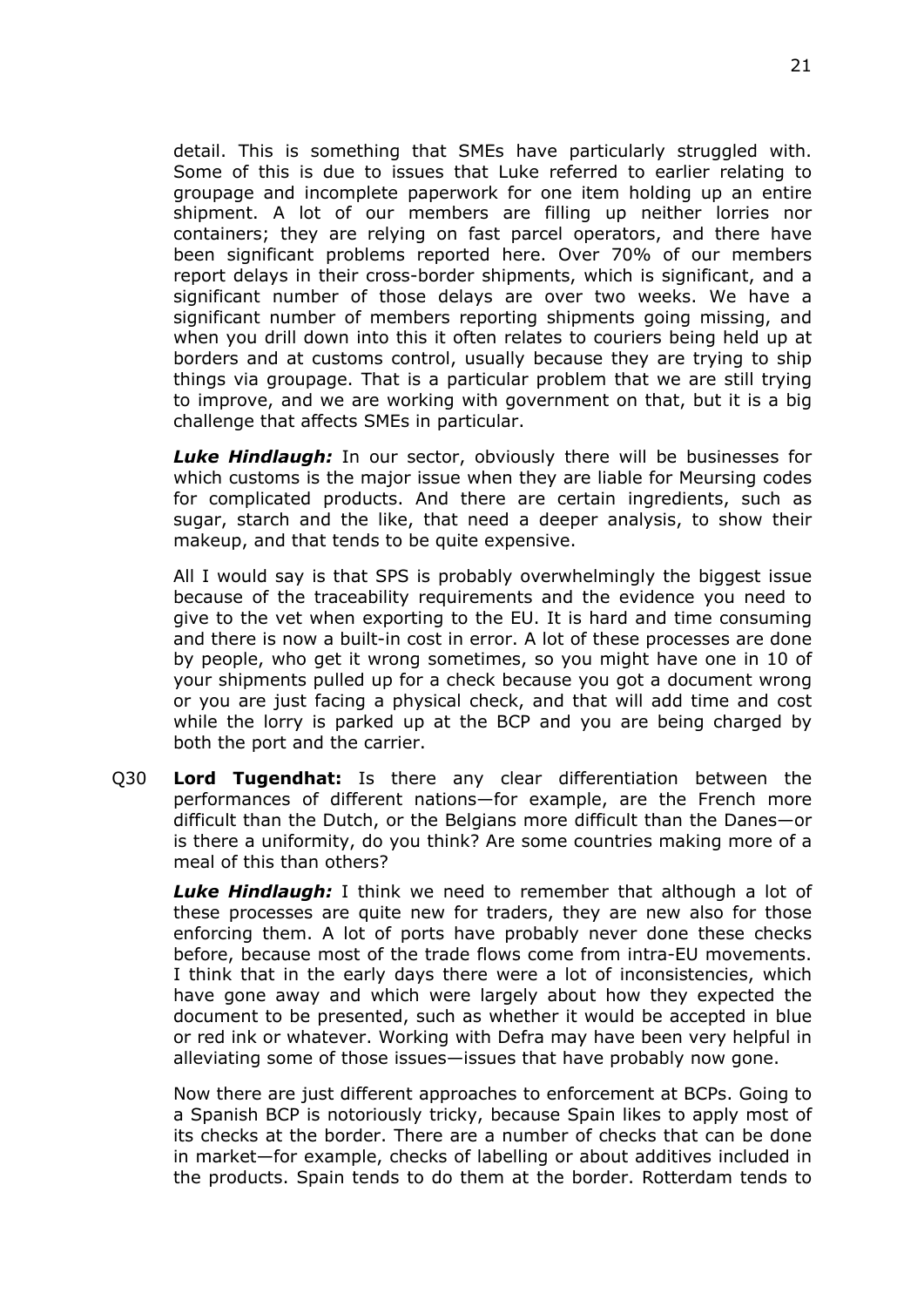have a higher non-compliance rate than other ports, at around 15%, contrasted with 5% elsewhere, and we have no real idea why that is.

The French have tended to be quite helpful in getting goods through, and that is probably why a lot of people clear their goods through French BCPs. In the early days, I think you were looking at probably around an 80% or 90% document error in the first weeks, but there was not an objection to that; goods were still getting through with a bit of work with the officials.

The same will happen when we apply those checks; there will be differences between port health authorities. We will need to work with Defra and the port health authorities to stamp that out and make sure there is a consistent application where possible.

Q31 **Baroness Jolly:** My first question is to Luke. In January you gave evidence to the EU Goods Sub-Committee on the initial challenges created by the new SPS requirements on GB exports. Now that more time has passed, how would you assess the continuing impact of these requirements?

*Luke Hindlaugh:* We have passed the teething issues in relation to companies' understanding of what they need to do, and they have a good idea of that. The challenge now is the built-in cost of these SPS processes. As I mentioned earlier, a lot of this is about the traceability of the products that are included in SPS, which takes a lot of time because of the volumes that people are handling and because products have different points of origin and come in different batches.

It is also about making sure that you present things in the correct way to the vet to make sure that they can sign the EHC, and then pre-notifying the port by uploading it into the IT system TRACES, making sure that that pre-notification exactly matches the EHC, before going through the documentary ID and physical checks. It is very time consuming and resource intensive.

**Baroness Jolly:** James, can you add to that?

*James Sibley:* No, I think Luke covered it more than I could. Thank you, though.

**Baroness Jolly:** That is fine. William, do you want to add anything?

*William Bain:* Yes, I would say that we are probably getting out of the cyclical period of thinking that in two or three months, once people are maybe a bit better apprised ,about what to do, things will be fine. In terms of SPS for our exports, I think we have entered more of the structural phase. I heard earlier this week from two chambers of commerce that 40% of medium-size food companies they are working with have said they will pull out of the EU export market because of the difficulties with SPS in having to sell goods into the EU. It is a concern if our smaller exporters start voting with their feet.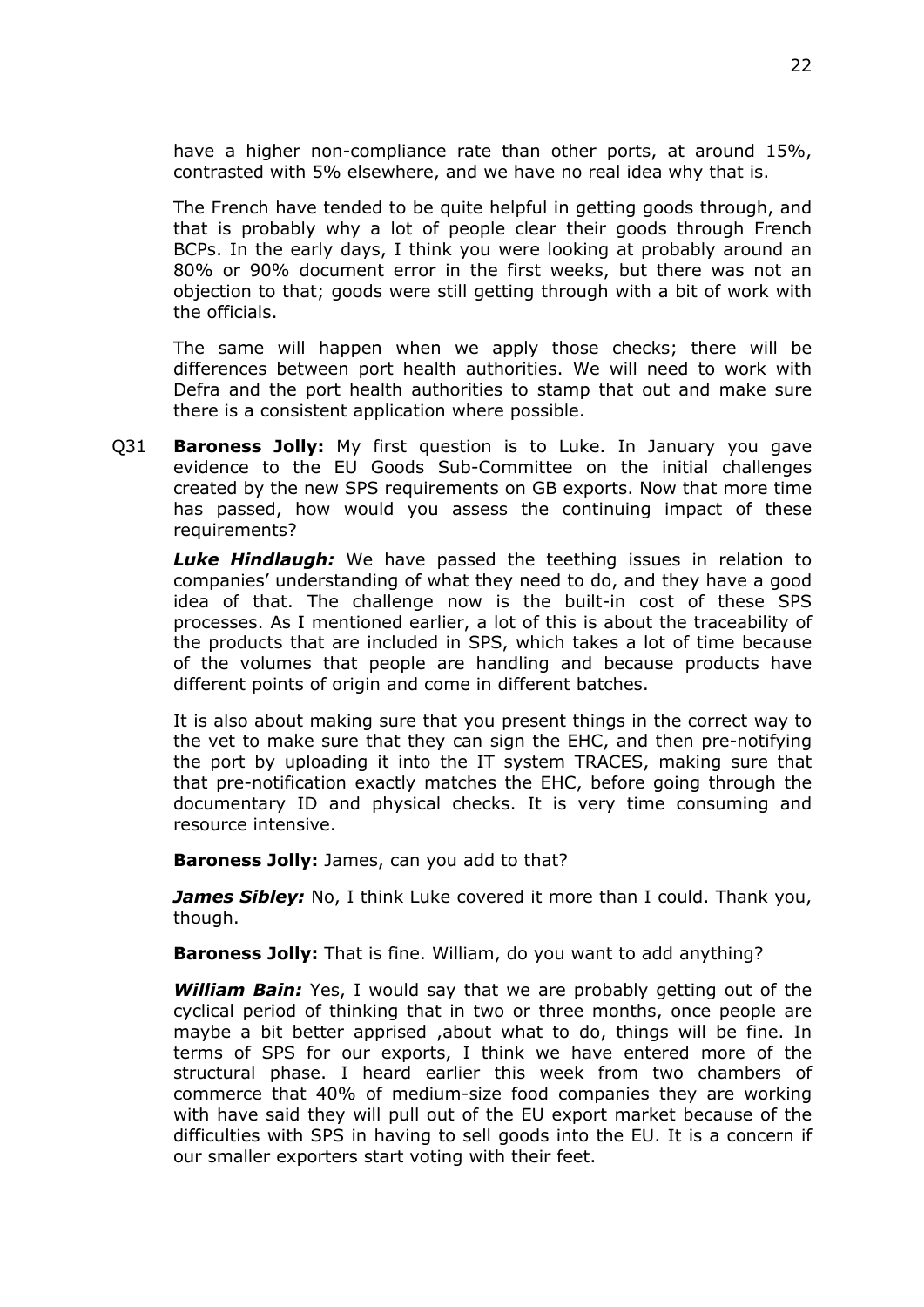**Baroness Jolly:** That would be things such as meat and cheese.

*William Bain:* Indeed. We have this year had issues to deal with around both of those and also around the burgeoning vegan market.

Q32 **The Chair:** At this point, our colleague Lord Liddle was going to ask a question. Sadly, he could not be with us, so he asked me to pose it on his behalf. I should say that you have already addressed part of the question, in particular in the interesting answers you gave to Lord Wood and to Lord Tugendhat, but perhaps I could ask you to fill in around the edges. He wanted me to ask what steps you would like to see the Government take, unilaterally and in discussions with the EU, to address barriers to GB-EU trade in goods, both imports and exports.

*Luke Hindlaugh:* I will not touch again on the guidance, but in our conversations with HMRC and Defra they have talked unilaterally about pragmatic enforcement. I believe that is the approach they will take, and I would urge them to continue. Where people have made a genuine attempt to complete the documentation, do not pull them up for a check.

I would split what we want them to agree with the EU for GB-EU trade into SPS and customs. We would very much like a better agreement on SPS, and I think there are different ways in which you can do that—the Swiss style, which obviously presents red lines for the UK Government to completely accept, or something akin to equivalence. A lot is said about a reduction in physical checks being a benefit of equivalence, but a simplification of certificates is one that is not often talked about. The New Zealand agreement simplifies certificates and it makes each side say, "Our regimes are equivalent, so you can sign off that certificate based on your own rules and legislation", and that makes the process easier. Rather than saying you have to meet the EU's legislation and all of the rules that come with that, you can say you will meet the UK's.

On customs, rather than there being the single-window approach that we adopt when piloting things across a short strait, there could be a single customs office similar to what Norway and Sweden have at the border, whereby, rather than having to do the export declaration, the exit summary declaration, the entry summary declaration and the import declaration at the border, you have a single declaration, which goes into the customs office. In a lot of the processes on both sides of the borders, you are just replicating data, so I would urge both sides to create enough trust to share those sorts of data between them, to remove the documentation. That sort of thing would reduce paperwork for customs purposes by about 50%.

**The Chair:** Thank you very much, that is a very helpful answer. Willie Bain, do you want to add to that?

*William Bain:* In terms of bilateral steps, our top one, like the FDF's, would be for some form of veterinary agreement—an SPS agreement that covers plant goods as well.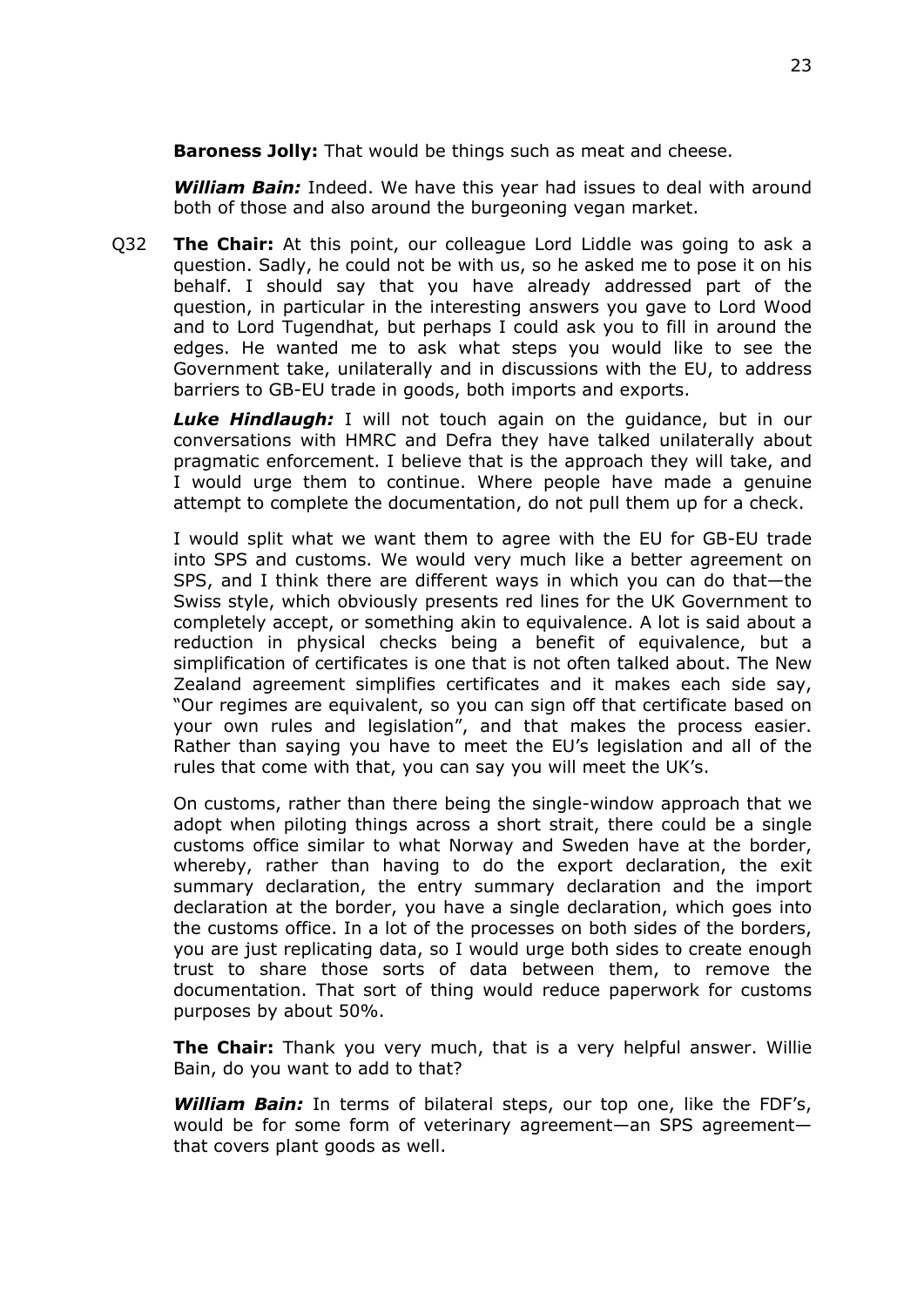Clearly, there are two different ways that one can direct things: either the equivalence model or one based more on alignment, which creates more issues for the Government, as we know.

One thing that hopefully the EU-UK relationship can improve on is exploring what flexibilities there might be. The EU has talked in the past about offering an SPS agreement that might have an exit clause, depending on the UK's future trade ambitions with other countries. So there are flexible ideas that I think can be explored, and we would encourage both sides to do that.

In terms of VAT, I think we would want to see our exporting companies put on a similar footing to those in Norway, where they do not have these onerous responsibilities to have a fiscal representative, if they are using the import one-stop shop.

Unilaterally, the inbound controls should be applied in a pragmatic way, particularly when it comes to the proportion of consignments that have to be opened up at GB border control posts.

**The Chair:** That was also very helpful. Thank you for that. Last but by no means least, could I go to James?

*James Sibley:* I would just reiterate the point William made on IOSS the import one-stop shop. It is incredibly important. In theory, IOSS should make the lives of SMEs exporting to the EU a lot easier, because it should allow them to register in one Member State rather than in each of the Member States that they trade with. Unfortunately, the UK was not listed as one of those countries, like Norway, that does not need businesses to appoint a representative. So it would be very helpful, and could be a game-changer when it comes to VAT.

The second aspect of potential bilateral solutions has not been touched on in this committee: conformity assessment, which is a major issue for goods exporters and importers. I think that exploring the potential, perhaps via specialised committee, for mutual recognition in conformity assessment—at least in some sectors, such as the automotive sector would be very, very valuable, along with overcoming some of the challenges that are coming down the line with CE and UKCA marking. I will leave it there. Thank you.

**The Chair:** That is a third very interesting thing. I should say that it occurred to me that you may well have other thoughts on this area, on which we would ask for written submissions in due course.

I think that completes the substantive questions that we have asked you this afternoon, but before we close—this is not an invitation for a long speech—I just wonder whether there is anything that you feel we have not covered in our question set that you want to get off your chest. That was directed not at any one of you but at all three. If you were to think of anything in the future, perhaps you could also write to us, and we would obviously consider it then.